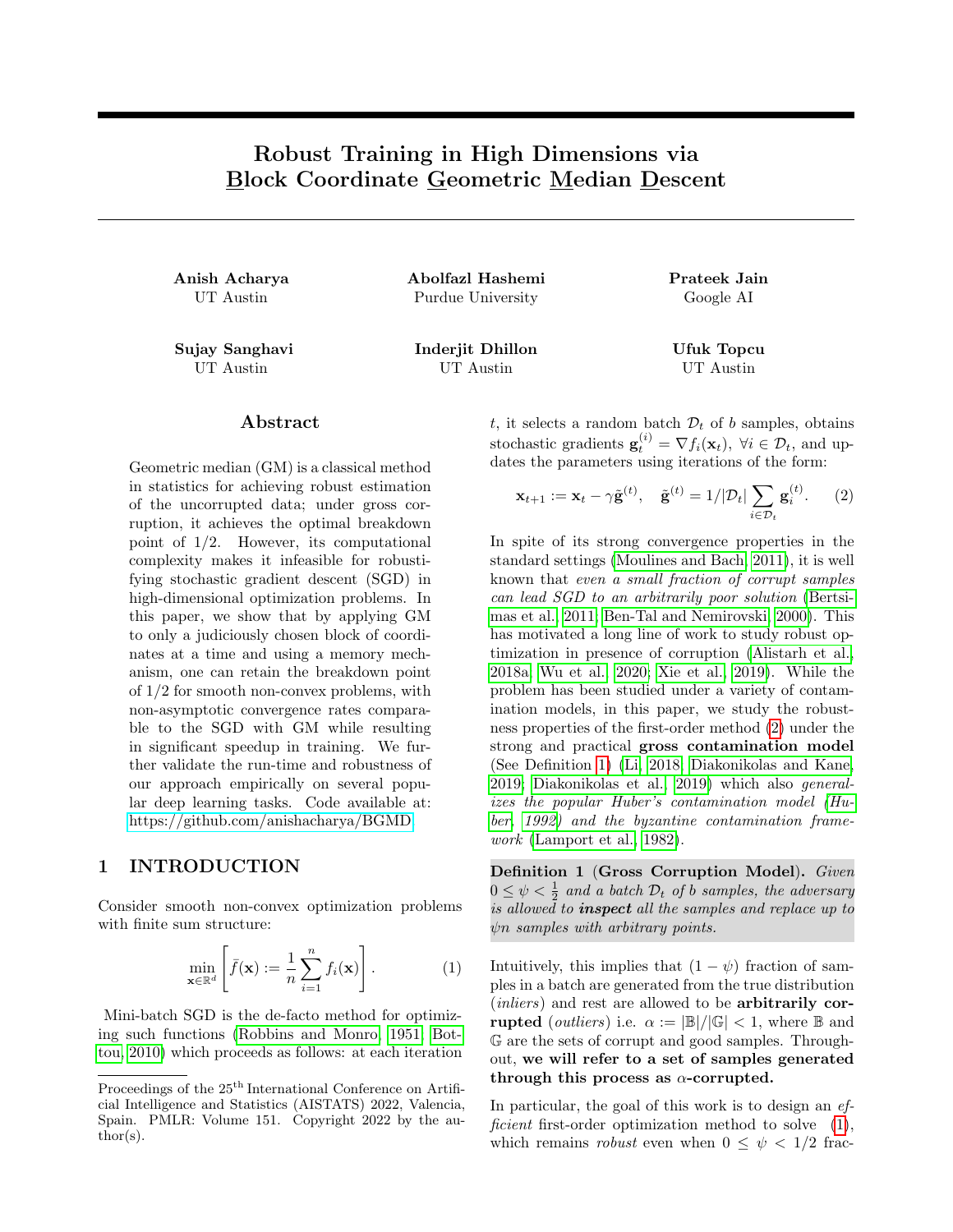Robust Training in High Dimensions via Block Coordinate Geometric Median Descent

<span id="page-1-2"></span>

| Algorithm                                                                                                              | Aggregation Operator <sup>*</sup>                                                                                           | Iteration Complexity <sup>1</sup>                                                                                                           | Breakdown Point <sup>†‡</sup>  |
|------------------------------------------------------------------------------------------------------------------------|-----------------------------------------------------------------------------------------------------------------------------|---------------------------------------------------------------------------------------------------------------------------------------------|--------------------------------|
| <b>SGD</b><br>(Yang et al., 2019; Yin et al., 2018)<br>(Wu et al., 2020)<br><b>BGmD</b> (This work)                    | $MEAN(\cdot)$<br>$\text{CM}(\cdot)$<br>$\text{GM}(\cdot)$<br>$BGM(\cdot)$                                                   | $\mathcal{O}(bd)$<br>$\mathcal{O}(bd \log b)$<br>$\mathcal{O}(d\epsilon^{-2} + bd)$<br>$\mathcal{O}(k\epsilon^{-2} + bd)$                   | 1/2<br>1/2<br>1/2              |
| (Data and Diggavi, 2020)<br>(Blanchard et al., 2017)<br>(Yin et al., 2018)<br>(Ghosh et al., 2019; Gupta et al., 2020) | (Steinhardt et al., 2017)<br>$\text{K } \text{R} \text{U} \text{M} (\cdot)$<br>$CTM_{\beta}(\cdot)$<br>$N C_{\beta}(\cdot)$ | $\mathcal{O}(db^2 \min(d, b) + bd)$<br>$\mathcal{O}(b^2d)$<br>$\mathcal{O}(bd(1-2\beta) + bd \log b)$<br>$\mathcal{O}(bd(2-\beta)+b\log b)$ | 1/4<br>$\beta$<br>$\beta$<br>β |

Table 1: Comparison of time-complexity and robustness properties of robust optimization methods (also see Fig. [5\)](#page-8-0) without any distributional assumptions on the data. The bold quantities show a method achieves the theoretical limits. The first four methods are related to robust aggregation based approaches while the last four are filtering based approaches. ∗ Gradient Estimators: Cm(·) co-ordinate wise median, Gm(·) Geometric (spatial) median, BGm(·) Block Geometric Median,  $CTM_\beta(\cdot)$  Co-ordinate wise Trimmed mean,  $NC_\beta(\cdot)$  Norm Clipping.

† In section [B](#page-13-0) we discuss the breakdown points and iteration complexities of these methods in more details.

‡ denotes asymptotic breakdown point.

tion of the gradient estimates are arbitrarily corrupted in each batch  $\mathcal{D}_t$ , without any prior knowledge about the malicious samples. Note that, by letting the corrupt estimates to be arbitrarily skewed, this corruption model is able to capture a number of important and practical scenarios including corruption in feature (e.g., existence of outliers), corrupt gradients (e.g., hardware failure, unreliable communication channels during distributed training) and corruption in labels (e.g. label flip (backdoor) attacks).

Robust Gradient Estimation. Under the gross corruption model (Definition [1\)](#page-0-1), the vulnerability of mini-batch SGD can be attributed to the linear gradient aggregation step [\(2\)](#page-0-0) [\(Blanchard et al., 2017;](#page-9-4) [Yin](#page-12-3) [et al., 2018;](#page-12-3) [Xie et al., 2019\)](#page-12-1). One common approach to measure the resilience of an estimator is through breakdown point [\(Donoho and Huber, 1983\)](#page-10-6) analysis.

<span id="page-1-3"></span>Definition 2 (Breakdown Point). Breakdown point of an estimator is the smallest fraction of contamination that must be introduced to cause an estimator to break i.e. produce arbitrarily wrong estimates.

In the context of Definition [1](#page-0-1) we say an estimator has optimal breakdown point  $1/2$  if it is robust in presence of  $\alpha$ -corruption  $\forall \alpha < 1$ . It can be shown that no linear gradient aggregation strategy can tolerate even a *single* grossly corrupted update  $\frac{1}{1}$  $\frac{1}{1}$  $\frac{1}{1}$  i.e. they have the lowest possible asymptotic breakdown of 0.

Motivated by this, a natural approach for robust optimization is to find an estimate  $\tilde{g}^{(t)}$  such that with high probability  $\|\tilde{g}^{(t)} - \frac{1}{\mathbb{G}} \sum_{\mathbf{g}_i^{(t)} \in \mathbb{G}} \mathbf{g}_i^{(t)}\|$  is small even in presence of gross-corruption. In the univariate setting,

several estimators including median, trimmed mean  $(\beta = 0.5)$  are known to achieve the optimal breakdown point. A common approach to extend these in multivariate setting is to employ the univariate estimators along each dimension. However when  $d > 2$ these estimates need not lie in the convex hull of the samples, are not orthogonal equivariant and can become degenerate [\(Lopuhaa et al., 1991;](#page-11-4) [Rousseeuw and](#page-11-5) [Leroy, 2005\)](#page-11-5). In this context, spatial estimators like geometric median (Gm) (Definition [3\)](#page-1-1) is a well studied rotation and translation invariant robust estimator with optimal breakdown point of 1/2 under gross corruption [\(Minsker et al., 2015;](#page-11-6) [Kemperman, 1987\)](#page-10-7).

<span id="page-1-1"></span>Definition 3 (Geometric Median). Given a finite collection of observations  $x_1, x_2, \ldots x_n$  defined over a separable Hilbert space X with norm  $\|\cdot\|$  the geometric median[\(Weber et al., 1929\)](#page-12-5) is defined as:

$$
\mathbf{x}_{*} = \text{GM}(\{\mathbf{x}_{i}\}) = \underset{\mathbf{y} \in \mathbb{X}}{\arg \min} \left[g(\mathbf{x}) := \sum_{i=1}^{n} ||\mathbf{y} - \mathbf{x}_{i}||\right] \tag{3}
$$

We call a point  $\mathbf{x} \in \mathbb{R}^d$  an  $\epsilon$ -accurate geometric median if it holds that:  $g(\mathbf{x}) \leq (1+\epsilon)g(\mathbf{x}_*)$ 

Robust SGD via GM Descent (GmD). Due to this strong robustness property, SGD with Gm-based gradient aggregation (GmD) has been widely studied in robust optimization literature [\(Alistarh et al.,](#page-9-3) [2018a;](#page-9-3) [Chen et al., 2017;](#page-9-5) [Wu et al., 2020\)](#page-12-0). Following the notation of [\(2\)](#page-0-0) the update step of GmD is:

$$
\mathbf{x}_{t+1} := \mathbf{x}_t - \gamma \tilde{\mathbf{g}}^{(t)}; \ \tilde{\mathbf{g}}^{(t)} = \text{GM}(\{\mathbf{g}_i^{(t)}\}_{i=1}^b) \tag{4}
$$

Despite the strong robustness guarantees of Gm, the computational cost of calculating  $\epsilon$  approximate GM prohibitively expensive and with limited applicability especially in practical high dimensional deep learning settings [\(Vardi and Zhang, 2000;](#page-12-6) [Weiszfeld, 1937;](#page-12-7)

<span id="page-1-0"></span><sup>&</sup>lt;sup>1</sup>To see this, consider the single malicious gradient  $\mathbf{g}_{j}^{(t)} = -\sum_{i \in \mathcal{D}_{t}\setminus j} \mathbf{g}_{i}^{(t)}$  which results in the average to become 0 implying mini-batch SGD getting stuck at the initialization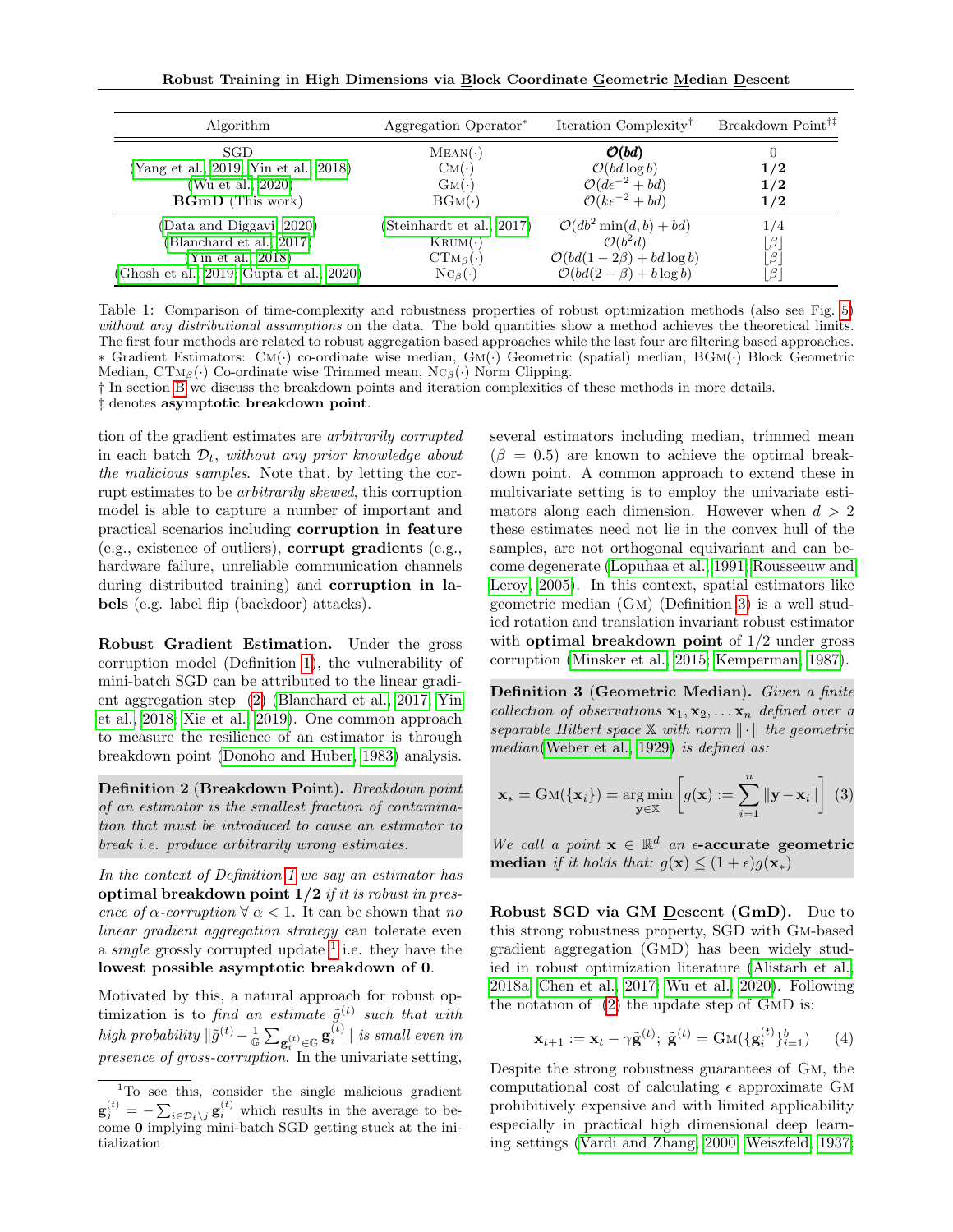[Chandrasekaran and Tamir, 1989;](#page-9-6) [Pillutla et al., 2019\)](#page-11-7). For example, the best known result [\(Cohen et al.,](#page-9-7) [2016\)](#page-9-7) uses a subroutine that needs  $O(d/\epsilon^2)$  compute to find an  $\epsilon$ -approximate GM.

### <span id="page-2-1"></span>Algorithm 1 Block Gm Descent (BGmD)

**Initialize:** estimate:  $\mathbf{x}_0 \in \mathbb{R}^d$ , step-size:  $\gamma$ , memory:  $\hat{\mathbf{m}}_0 = \mathbf{0}$ , Block Coordinate Selection operator:  $\mathcal{C}_k(\cdot)$ , Geometric Median operator:  $GM(\cdot)$ for epochs  $t = 0, \ldots,$  until convergence do select samples  $\mathcal{D}_t = \{i_1, \ldots, i_b\}$ obtain:  $\mathbf{g}_t^{(i)} := \nabla f_i(\mathbf{x}_t) \in \mathbb{R}^{1 \times d}, \ \forall i \in \mathcal{D}_t \quad \text{(back$ prop) Let  $\mathbf{G}_t \in \mathbb{R}^{b \times d}$  s.t. each row  $\mathbf{G}_t[i, :] = \mathbf{g}_t^{(i)}$  $\mathbf{G}_t[i, :] \leftarrow \gamma \mathbf{G}_t[i, :] + \hat{\mathbf{m}}_t \; \forall i \in [b] \; \text{ (add memory)}$  $\Delta_t := \mathcal{C}_k(\mathbf{G}_t) \in \mathbb{R}^{b \times k}$  (subset k dim via Algo. [2\)](#page-2-0)  $M_{t+1} = G_t - \Delta_t$  (compute residuals)  $\hat{\mathbf{m}}_{t+1} = \frac{1}{b} \sum_{0 \leq i \leq b} \mathbf{M}_{t+1}[i, :]$  (update memory)  $\tilde{\mathbf{g}}_t := \text{GM}(\boldsymbol{\Delta}_t)$  (robust aggregation in  $\mathbb{R}^k$ )  $\mathbf{x}_{t+1} := \mathbf{x}_t - \tilde{\mathbf{g}}_t$  (parameter update) end

<span id="page-2-0"></span>Algorithm 2 Block Coordinate Selection Strategy

Input:  $\mathbf{G}_t \in \mathbb{R}^{n \times d}$ , k for coordinates  $j = 0, \ldots, d$ -1 do  $s_j \leftarrow \|\mathbf{G}_t[:, j]\|^2$  (norm along each dimension) end Choose set  $\mathbb{I}_k$  of k dimensions with largest scores  $s_j$ 

 $\mathcal{C}_k(\mathbf{G}_t)[i, j \in \mathbb{I}_k] = \mathbf{G}_t[i, j], \ \mathcal{C}_k(\mathbf{G}_t)[i, j \notin \mathbb{I}_k] = 0$ Return:  $\mathcal{C}_k(\mathbf{G}_t)$ 

Overview of Our Algorithm (BGmD). In this work, we leverage coordinate selection strategies to significantly reduce the cost of GmD and establish BGMD (Algorithm [1\)](#page-2-1) resulting in nearly *three orders* of magnitude speedup over GmD on most standard deep learning training tasks, while maintaining the same level of accuracy and optimal breakdown point 1/2 under gross corruption.

At a high level, at each iteration BGmD selects a block of  $0 < k \leq d$  important coordinates of the stochastic gradients. Importance of a coordinate is measured according to the largest directional derivative measured by the squared  $\ell_2$  norm across all the samples (Algo-rithm [2\)](#page-2-0). The remaining  $(d - k)$  dimensions are discarded and gradient aggregation happens only along these selected  $k$  directions. This Implies the GM subroutine is performed only over gradient vectors in  $\mathbb{R}^k$ . Thus, when  $k \ll d$ , this approach provides a practical solution to deploy Gm-based aggregation in high dimensional settings<sup>[2](#page-2-2)</sup>. The intuition is that as a consequence of over-parameterization, for deep learning models most of the information in the gradients is captured by a small subset of the coordinates [\(Shi et al.,](#page-12-8) [2019\)](#page-12-8). Hence, by the judicious block coordinate selection subroutine outlined in Algorithm [2](#page-2-0) one can identify an informative low-dimensional representation of the gradients and use highly robust estimators such as GM even in high dimensional setting which was previously intractable.

While Algorithm [2](#page-2-0) identifies a representative block of the coordinates, aggressively reducing the di**mension** (i.e.,  $k \ll d$ ) might lead to a significant approximation error, which in turn might lead to slower convergence [\(Nesterov, 2012;](#page-11-8) [Nutini et al., 2015\)](#page-11-9) rate, dwarfing the benefit from reduction in per iteration cost. To alleviate this issue, by leveraging the idea of Error Compensation [\(Seide et al., 2014;](#page-11-10) [Stich and](#page-12-9) [Karimireddy, 2019;](#page-12-9) [Karimireddy et al., 2019b\)](#page-10-8) we introduce the following memory mechanism: at each iteration the residual error from dimensionality reduction is computed and accumulated in a memory vector  $\hat{\mathbf{m}}_t$  and is added back in the subsequent iteration.

### Contributions

- We propose BGMD (Algorithm [1\)](#page-2-1), a method for robust optimization in high dimensions. BGmD is significantly more efficient than the standard Gm-SGD method but is still able to maintain the optimal breakdown point 1/2.
- We provide strong guarantees on the convergence rate of BGmD in standard non-convex scenarios including smooth non-convex functions and nonconvex functions satisfying the Polyak-Lojasiewicz Condition. These rates are comparable to those for Gm-SGD under more restricting conditions such as strong convexity [\(Chen et al., 2017;](#page-9-5) [Wu et al., 2020\)](#page-12-0).
- Through computational complexity analysis and extensive experiments under several common corruption settings, we demonstrate that BGmD can be up to 3x more efficient to train than Gm-SGD on Fashion MNIST and CIFAR-10 benchmarks while still ensuring similar test accuracy and maintaining same level of robustness. Further, in clean setting, we observe that BGmD reaches similar accuracy as SGD while constrained to compute budget (see Fig. [2,](#page-7-0) [3,](#page-7-1) [4\)](#page-8-1) indicating BGmD is a practical robust optimization approch in large scale settings.

# <span id="page-2-3"></span>2 RELATED WORK

Robust optimization in the presence of gross corruption has received renewed impetus in the machine

<span id="page-2-2"></span><sup>&</sup>lt;sup>2</sup>The notation  $k \ll d$  implies that k is at least an order

of magnitude smaller than d.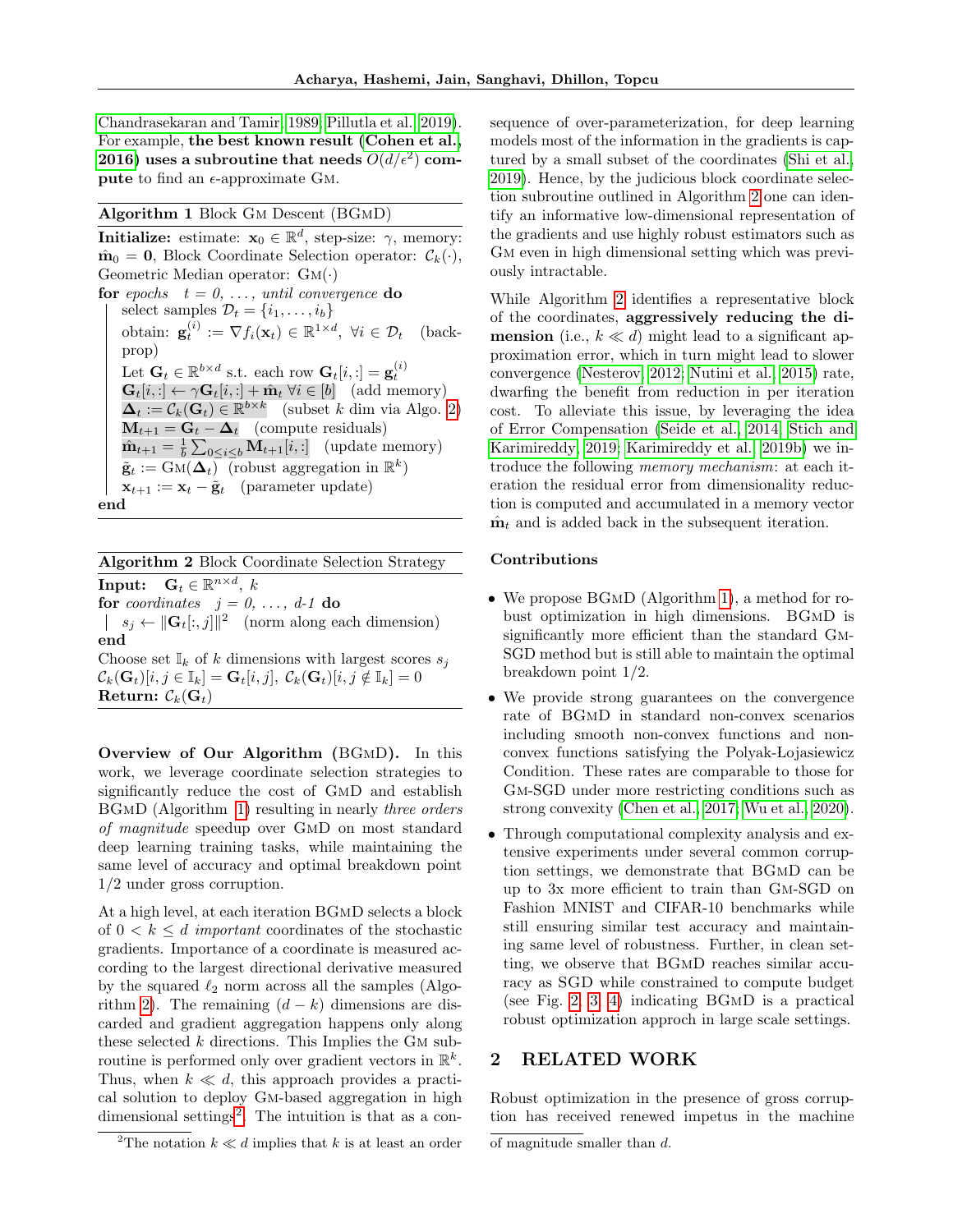learning community, following practical considerations such as preserving the privacy of the user data and coping with the existence of adversarial disturbances. There are two main research directions in this area: The first direction aims at designing robustness criteria to identify and subsequently filter out corrupt samples before employing the linear gradient aggregation [\(2\)](#page-0-0). For example, [\(Ghosh et al., 2019;](#page-10-4) [Gupta](#page-10-5) [et al., 2020\)](#page-10-5) remove the samples with gradient norms exceeding a predetermined threshold; [\(Yin et al., 2018\)](#page-12-3) remove a fraction of samples from both tails of the gradient norm distribution; [\(Chen et al., 2018;](#page-9-8) [Yang and](#page-12-10) [Bajwa, 2019\)](#page-12-10) use redundancy [\(Von Neumann, 1956\)](#page-12-11) and majority vote operations; [\(Diakonikolas et al.,](#page-10-1) [2019\)](#page-10-1) rely on spectral filtering; [\(Steinhardt et al., 2017;](#page-12-4) [Blanchard et al., 2017;](#page-9-4) [Data and Diggavi, 2020;](#page-10-3) [Bu](#page-9-9)[lusu et al., 2020\)](#page-9-9) use  $(\epsilon, \sigma)$ -resilience based iterative filtering approach; Our approach falls under the second research direction, where the aim is to replace mini-batch averaging with a robust gradient aggregation operator. In addition to Gm operator [\(Feng et al., 2014;](#page-10-9) [Alistarh et al., 2018a;](#page-9-3) [Chen et al.,](#page-9-5) [2017\)](#page-9-5) which was discussed earlier, other examples of robust aggregation techniques including krum [\(Blan](#page-9-4)[chard et al., 2017\)](#page-9-4), coordinate wise median [\(Yin et al.,](#page-12-3) [2018\)](#page-12-3) use some approximation of median in high dimensions by loosing some factor in resilience (breakdown point). We also compare a number of robust optimization methods with BGmD in terms of computational complexity and breakdown in Table [1.](#page-1-2) Please see Supplementary [A](#page-13-1) for more discussion.

## 3 BGmD

As discussed earlier, BGmD (Algorithm [1\)](#page-2-1) involves two key steps: (i) Selecting a block of informative coordinates and run computationally expensive Gm aggregation over a low dimensional subspace and (ii) Compensating for the residual error due to block coordinate selection. In the rest of this section we discuss these two ideas in more detail.

Block Selection Strategy. The key intuition to why we might be able to select a small number of coordinates  $k = \beta d$ ,  $0 < \beta \leq 1$  for robust gradient estimation; is that in practical over-parameterized models, most of the information of the gradient is likely concentrated along a few coordinates [\(Chaudhari et al.,](#page-9-10) [2019\)](#page-9-10). So, what would be the best strategy to select the most informative block of coordinates? Ideally, one would like to select the best  $k$  dimensions that would result in the largest decrease in training loss. However, this task is NP-hard in general [\(Das and](#page-10-10) [Kempe, 2011;](#page-10-10) [Nemhauser and Wolsey, 1981;](#page-11-11) [Charikar](#page-9-11) [et al., 2000\)](#page-9-11). Instead, we adopt a simple and fast block coordinate selection rule: consider  $\mathbf{G}_t \in \mathbb{R}^{b \times d}$ 

where each row corresponds to the stochastic gradient estimate:  $\mathbf{G}_t[i, :] = \mathbf{g}_i^{(t)} \in \mathbb{R}^{1 \times d}, \ \forall i \in [b]$  where b is the batch size  $(2)$ . Then, selecting k dimensions is equivalent to selecting k columns of  $G_t$ ; which we select according to the norm of the columns. That is, we assign a score to each dimension proportional to the  $\ell_2$  norm (total mass along that coordinate) i.e.  $s_j = {\{\|\mathbf{G}_t[:,j]\|^2\}}_{j=1}^d$ , We then sample only k coordinates with with probabilities proportional to  $s_i$ and discard the rest to find a set  $\mathbb{I}_k$  of size k (see Algorithm [2\)](#page-2-0). The resulting operator  $\mathcal{C}_k(\cdot)$  is then:  $\mathcal{C}_k(\mathbf{G}_t)[i, j \in \mathbb{I}_k] = \mathbf{G}_t[i, j], \ \mathcal{C}_k(\mathbf{G}_t)[i, j \notin \mathbb{I}_k] = 0.$ 

We show  $\mathcal{C}_k(\cdot)$  is a contractive mapping to  $\mathbf{G}_t$ .

<span id="page-3-1"></span>

| <b>Lemma 1.</b> Algorithm 2 yields a contraction mapping                                                                                                     |  |  |  |
|--------------------------------------------------------------------------------------------------------------------------------------------------------------|--|--|--|
| $\mathbb{E} \left[ \ \mathcal{C}_k(\mathbf{G}_t) - \mathbf{G}_t\ ^2  \mathbf{G}_t \right] \leq (1 - \xi) \ \mathbf{G}_t\ ^2, \ \frac{k}{d} \leq \xi \leq 1.$ |  |  |  |

It is worth noting that without additional distributional assumption on  $G_t$  the lower bound on  $\xi$  cannot be improved <sup>[3](#page-3-0)</sup>. However, in practice the gradient vectors are very unlikely to be uniform [\(Alistarh et al.,](#page-9-12) [2018b\)](#page-9-12) and thus BGmD is expected to satisfy Lemma [1](#page-3-1) with  $\xi \approx 1$  for sufficiently large k. We provide empirical support in Figure [1\(](#page-4-0)a) where we plot relative residual error  $r_t = \|\mathbf{G}_t - \mathcal{C}_k(\mathbf{G}_t)\|^2 / \|\mathbf{G}_t\|^2$  of our block selection approach for different  $\beta$ .

The Memory Mechanism. While descending along only a small subset of k coordinates at each iteration significantly improves the per iteration compu-tational cost (Lemma [2\)](#page-4-1), a smaller value of  $k$  would also imply larger gradient information loss i.e., a smaller  $\xi$  (Lemma [1\)](#page-3-1). Intuitively, a restriction to a kdimensional subspace results in a  $d/k$  factor increase in the gradient variance [\(Stich et al., 2018\)](#page-12-12). We mitigate this by adopting the following memorisation mechanism: Throughout training, we keep track of the residual error  $\|\mathbf{G}_t - C_k(\mathbf{G}_t)\|$  via  $\hat{\mathbf{m}}_t \in \mathbb{R}^d$  that we call memory. At each iteration  $t$ , it simply accumulates the residual error incurred due to ignoring  $(d - k)$  dimensions, averaged over all the samples participating in that round. In the next iteration,  $\hat{\mathbf{m}}_t$  is added back to all the the new gradient estimates as feedback. Following our Jacobian notation:

<span id="page-3-2"></span>
$$
\mathbf{G}_t[i, :] = \gamma \mathbf{G}_t[i, :] + \hat{\mathbf{m}}_t \ \forall i \in [0, b]
$$
 (5)

<span id="page-3-3"></span>
$$
\mathbf{M}_t = \mathbf{G}_t - \mathcal{C}_k(\mathbf{G}_t) ; \hat{\mathbf{m}}_{t+1} = \frac{1}{b} \sum_{1 \le i \le b} \mathbf{M}_t[i, :] \qquad (6)
$$

<span id="page-3-0"></span><sup>&</sup>lt;sup>3</sup>To see this, consider the case where each  $\mathbf{g}_t^{(i)}$  is uniformly distributed along each coordinates. Then, the algo-rithm would satisfy Lemma [1](#page-3-1) with  $\xi = \frac{k}{d}$ . In this scenario, the achievable bound is identical to the bound achieved via choosing the k dimensions uniformly at random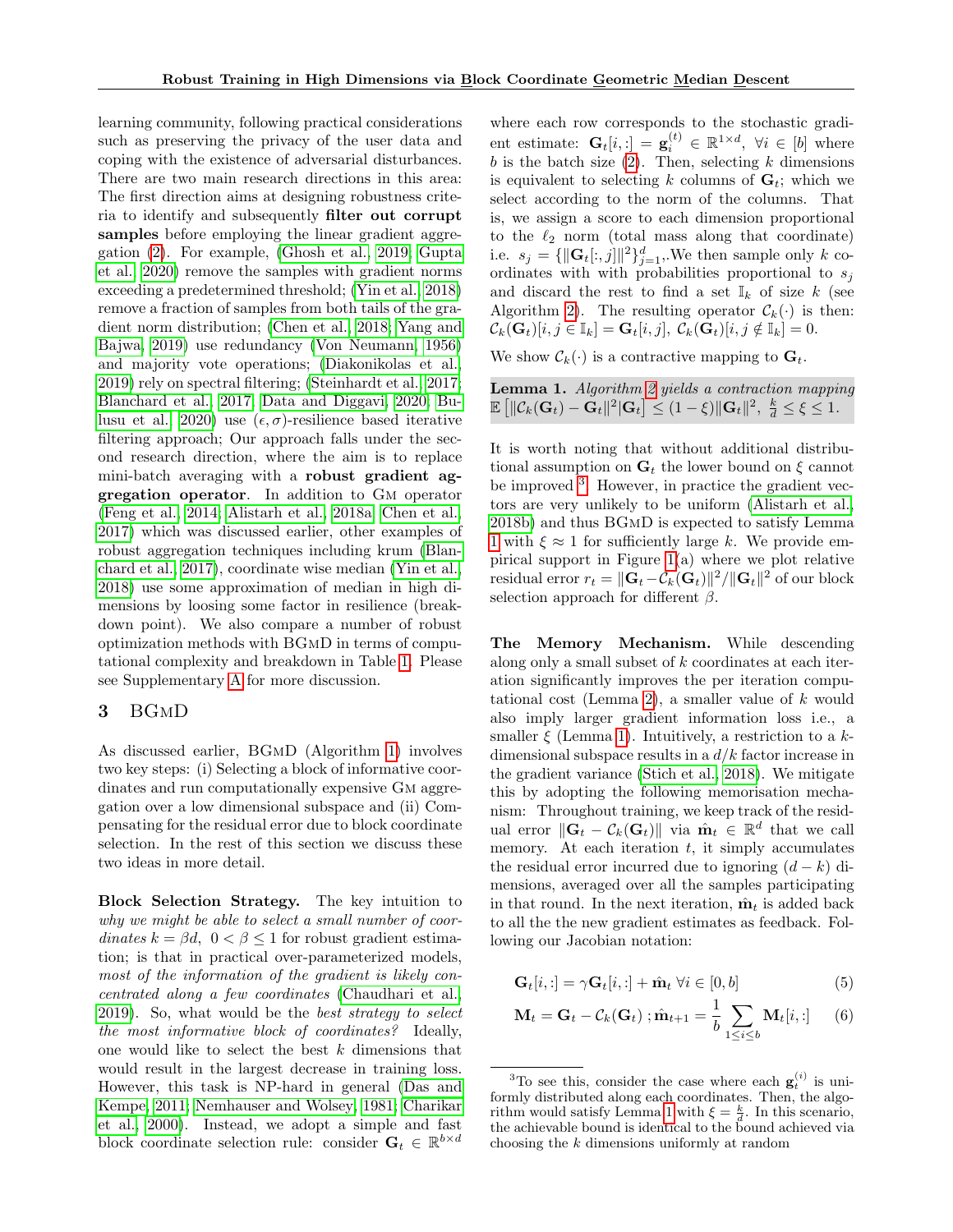<span id="page-4-0"></span>

Figure 1: Training LeNet on fashion mnist with the proposed block descent approach (a) we see that the residual error  $r_t \to 0$  as training progresses for suitably chosen k. (b) we plot the generalization performance at different β. We see that training with the memory mechanism  $(m)$  enjoys the same accuracy while using a much smaller  $\beta$ . (c) We plot the theoretical asymptotic complexity per iteration (Lemma [2\)](#page-4-1) at different dimensions to highlight the trade off and further emphasize of the importance of the memory mechanism.

where  $(5)$  denotes the **memory augmentation** step and [\(6\)](#page-3-3) reflects the memory update step. Intuitively, as the residual at each iteration is not discarded but rather memorised and added back in a future iteration, this error compensation mechanism ensures similar convergence rates as training in  $\mathbb{R}^d$  via decreasing the variance by a constant factor.

### 3.1 Computational Complexity Analysis

To better understand the overall computational benefit of our proposed scheme we analyze per iteration computational complexity BGmD and other robust aggregation methods as described in Table [1.](#page-1-2) Consider solving problem [\(1\)](#page-0-2) using SGD style iterations of the form [\(2\)](#page-0-0) with  $|\mathcal{D}_t| = b$  and  $\mathbf{x} \in \mathbb{R}^d$ . Note that the difference between the iterations of SGD, Gm-SGD, and BGmD is primarily based on how they aggregate the updates communicated by samples participating in training during that iteration. Formally, at iteration  $t$ , let  $\tau_t^a$  denote the time to aggregate the gradients. Also let,  $\tau_t^b$  denote the time to perform back propagation implying overall complexity of one training iteration is roughly  $\mathcal{O}(\tau_t^a + \tau_t^b)$ . Now, note that  $\tau_t^b$  is approximately the same for all the algorithms in Table [1.](#page-1-2) Also note that for algorithms like GmD  $\tau_t^b \ll \tau_t^a$ . So we study  $\tau_t^a$  for relative computational cost of different robust gradient aggregation schemes as summarized in Table [1.](#page-1-2) The complexity proofs are provided in supplementary [B](#page-13-0) and [E](#page-17-0) .

In particular, we show that  $\tau_t^a$  for BGMD is  $\mathcal{O}(k/\epsilon^2 +$ bd), where the first term is due to computation of  $\mathbf{G}$ M of gradients in  $\mathbb{R}^k$  and the second term is due to the coordinate sampling and memory procedure. In contrast, Gm-SGD and its variants [\(Alistarh et al.,](#page-9-3) [2018a;](#page-9-3) [Chen et al., 2017;](#page-9-5) [Byrd et al., 2012\)](#page-9-13) require computing  $\epsilon$ -approximate GM of b points in  $\mathbb{R}^d$  incurring per iteration cost of at least  $\mathcal{O}(d/\epsilon^2)$  [\(Cohen et al.,](#page-9-7)

[2016;](#page-9-7) [Pillutla et al., 2019;](#page-11-7) [Alistarh et al., 2018a;](#page-9-3) [Chen](#page-9-5) [et al., 2017\)](#page-9-5) and can be significantly costlier than usual SGD which needs only  $\mathcal{O}(bd)$  computation per iteration. Based on this observation, one can establish the following result  $4$ :

<span id="page-4-1"></span>**Lemma 2.** Let  $\beta \leq \mathcal{O}(1/F - b\epsilon^2)$ . Then, given an  $\epsilon$ approximate Gm oracle, Algorithm [1](#page-2-1) achieves a factor F speedup over Gm-SGD for aggregating b samples.

### 3.2 Discussion on choice of block size.

Based on the discussion above, note that the size of the block  $k = \beta d$ ,  $0 < \beta \leq 1$  trades off between periteration complexity and the final error of the estimate. While a small  $\beta$  ensures faster iterations (Lemma [2\)](#page-4-1), it also implies that BGmD can converge to a larger neighborhood of sub-optimality (Theorem [1,](#page-5-0) [2\)](#page-5-1). It is hard to establish a bound on  $\beta$  without additional distributional assumption on the data or structural assumption on the problem and thus treated as a hyperparameter. However, we empirically show that it is possible to run BGMD with small  $\beta$  to significantly speed up robust optimization while maintaining strong generalization performance (Figure [2,](#page-7-0) [3](#page-7-1) and [4\)](#page-8-1).

### 3.3 Convergence Guarantees of BGmD.

We first briefly recall some related concepts and state our main assumptions.

<span id="page-4-3"></span>Assumption 1 (Stochastic Oracle). Each noncorrupt sample  $i \in \mathbb{G}$  is endowed with an unbiased stochastic first-order oracle with **bounded variance**:

$$
\mathbb{E}_{z \sim \mathcal{D}_i}[\mathbf{g}_i(\mathbf{x}, z)] = \nabla f_i(\mathbf{x}) \tag{7}
$$

$$
\mathbb{E}_{z \sim \mathcal{D}_i} \|\nabla F_i(\mathbf{x}, z)\|^2 \le \sigma^2 \tag{8}
$$

<span id="page-4-2"></span><sup>&</sup>lt;sup>4</sup>Note that, in most practical settings,  $b\epsilon^2 \ll 1/F$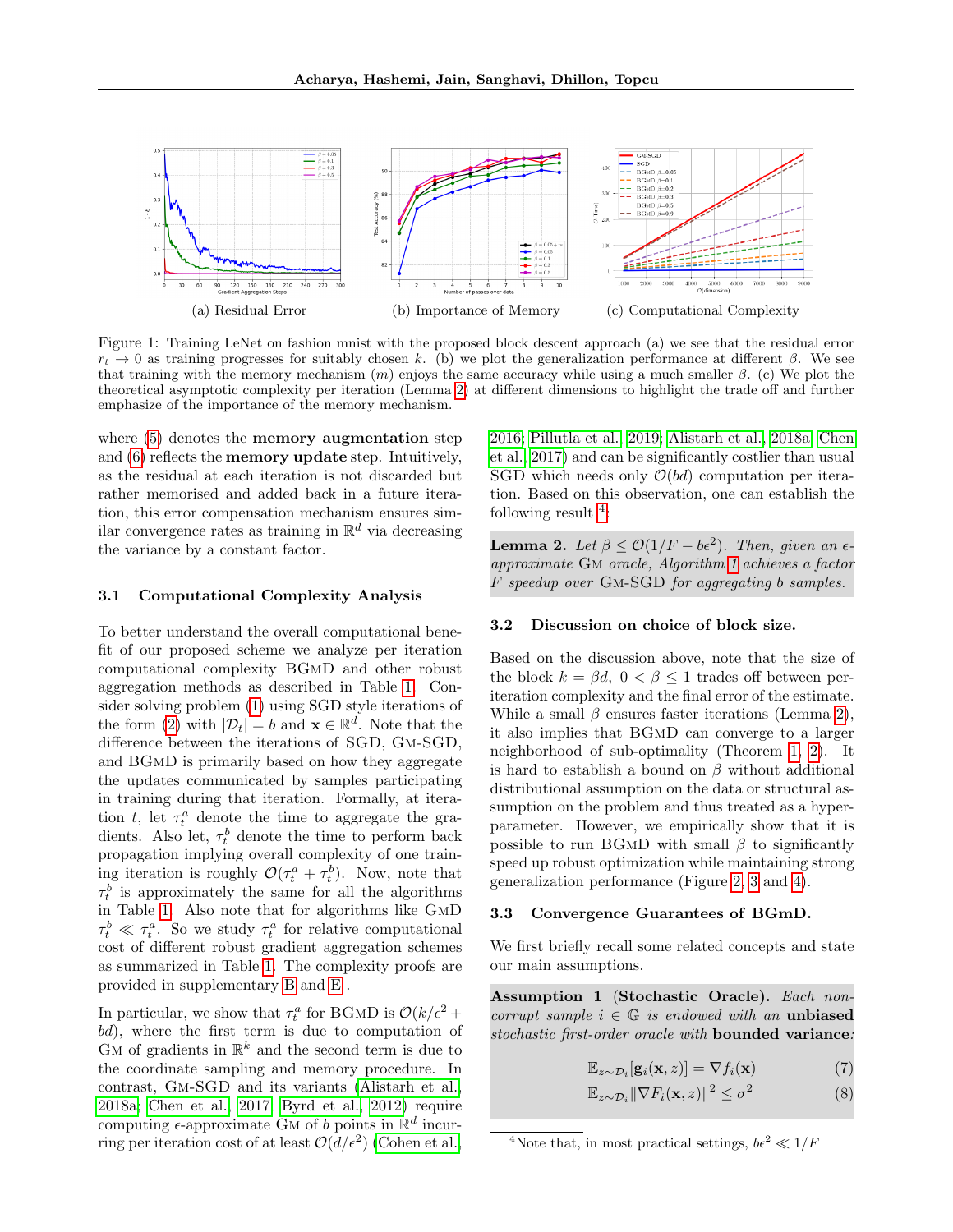Let  $f := 1/\mathbb{G} \sum_{i \in \mathbb{G}} f_i(\mathbf{x})$  denote the average of noncorrupt functions. Then, we also assume that the unconstrained problem  $\arg \min_{\mathbf{x} \in \mathbb{R}^d} f(\mathbf{x})$  has a non empty solution set  $\mathcal{X}^*$ . We will denote the optimal function value as  $f(\mathbf{x}^*)$  where  $\mathbf{x}^* \in \mathcal{X}^*$  and initial parameters by  $\mathbf{x}_0$ . For notational convenience define  $R_0 = f(\mathbf{x}_0) - f(\mathbf{x}^*).$ 

<span id="page-5-2"></span>Assumption 2 (Smoothness). Each non-corrupt function  $f_i$  is L-smooth i.e.  $\forall i \in \mathbb{G}$  and  $\forall \mathbf{x}, \mathbf{y} \in \mathbb{R}^d$ .

$$
f_i(\mathbf{x}) \le f_i(\mathbf{y}) + \langle \mathbf{x} - \mathbf{y}, \nabla f_i(\mathbf{y}) \rangle + \frac{L}{2} ||\mathbf{x} - \mathbf{y}||^2 \quad (9)
$$

Note, if  $f_i$  are twice differentiable then this implies that the eigenvalues of  $\nabla^2 f_i(\mathbf{x})$  are bounded above by L.

<span id="page-5-3"></span>Assumption 3 (Polyak-Lojasiewicz Condition). f satisfies the Polyak-Lojasiewicz condition  $(PLC)$ with parameter  $\mu > 0$  [\(Polyak, 1963\)](#page-11-12):

$$
\|\nabla f(\mathbf{x})\|^2 \ge 2\mu(f(\mathbf{x}) - f(\mathbf{x}^*)), \ \mu > 0 \tag{10}
$$

Note, PLC implies: every stationary point is a global minima but doesn't imply uniqueness and thus a milder condition than strong convexity [\(Karimi et al., 2016\)](#page-10-11).

We now analyze the convergence properties of BGmD (Algorithm [1\)](#page-2-1) and state the results in Theorem [1](#page-5-0) and Theorem [2](#page-5-1) for general non-convex functions (Satisfying only Assumption [1](#page-4-3) and [2\)](#page-5-2) and functions satisfying PLC (i.e. Satisfying Assumptions [1-](#page-4-3) [3\)](#page-5-3) respectively.

<span id="page-5-0"></span>Theorem 1 (Smooth Non-convex). Suppose Assumption [1-](#page-4-3)[2](#page-5-2) hold. Run Algorithm [1](#page-2-1) with compres-sion factor ξ (Lemma [1\)](#page-3-1), learning rate  $\gamma_t = 1/2L$  and  $\epsilon$ −approximate GM(·) in presence of  $\alpha$ −corruption (Definition [1\)](#page-0-1) for T iterations, then for any  $\tau \in [T]$ sampled uniformly at random:

$$
\mathbb{E} \|\nabla f(\mathbf{x}_{\tau})\|^2 = \mathcal{O}\left(\frac{LR_0}{T} + \frac{\sigma^2 \xi^{-2}}{(1-\alpha)^2} + \frac{L^2 \epsilon^2}{|\mathbb{G}|^2 (1-\alpha)^2}\right)
$$

Theorem [1](#page-5-0) and Theorem [2](#page-5-1) state that BGmD with a constant step-size convergences to a neighborhood of a first order stationary point. The radius of this neighborhood depends on two terms. The first term depends on the variance of the stochastic gradients as well as the effectiveness of the coordinate selection strategy through  $\xi$ . The second term depends on how accurate the Gm computation is performed in each iteration. We note that the convergence rates established match the rate of Gm-SGD when the data is non i.i.d. Further, compared to the existing analysis that require strong convexity(see e.g. [\(Chen et al.,](#page-9-5) [2017;](#page-9-5) [Alistarh et al., 2018a;](#page-9-3) [Wu et al., 2020;](#page-12-0) [Data and](#page-10-3) [Diggavi, 2020\)](#page-10-3) and the references therein), Theorem [2](#page-5-1) only assumes PLC which is a much milder condition. Furthermore, both terms in the radius depend on  $\alpha$ . By noting that the result holds  $\forall \alpha := |\mathbb{B}|/|\mathbb{G}| = \frac{\psi}{1-\psi}$  < 1 (see Definition [1\)](#page-0-1) we can can establish the following result:

<span id="page-5-1"></span>Theorem 2 (Non-convex under PLC).  $Sup$ pose Assumption [1-](#page-4-3)[3](#page-5-3) hold. Then, after T iterations BGMD with compression factor  $\xi$ , learning rate  $\gamma_t =$  $1/4L$  and  $\epsilon$ −approximate GM(·) oracle in presence of α−corruption satisfies:

$$
\mathbb{E} \|\hat{\mathbf{x}}_T - \mathbf{x}^*\|^2 = \mathcal{O}\left(\frac{LR_0}{\mu^2} \left[1 - \frac{\mu}{8L}\right]^T + \frac{\sigma^2 \xi^{-2}}{\mu^2 (1 - \alpha)^2} + \frac{L^2 \epsilon^2}{\mu^2 |\mathbb{G}|^2 (1 - \alpha)^2}\right)
$$

where,  $\hat{\mathbf{x}}_T := \frac{1}{W_T} \sum_{t=0}^{T-1} w_t \mathbf{x}_t$ ,  $W_T := \sum_{t=0}^{T-1} w_t$  with weights  $w_t := (1 - \frac{\mu}{8L})^{-(t+1)}$ .

Remark 1 (BGmD Breakdown Point). BGmD converges to the neighborhood of a first order stationary point  $\forall 0 \leq \psi < 1/2$  *i.e.* has optimal breakdown point of 1/2.

Remark 2 (Convergence under i.i.d setting.). Additionally, if the samples are independent and identically distributed, it is easy to show that by setting  $\gamma = \mathcal{O}(1/\sqrt{T})$  Algorithm [1](#page-2-1) convergences at the rate of  $\mathcal{O}(1/\sqrt{T})$  to the statistical accuracy and by setting  $\gamma = \mathcal{O}(1/T)$ , BGMD convergences at the rate of  $\mathcal{O}(\log T/T)$  under PLC. This last result can be established by using the concentration of the median-of-themeans estimator [\(Chen et al., 2017\)](#page-9-5).

## 3.4 Proof Outline

Following [Stich](#page-12-13) [\(2018\)](#page-12-13); [Karimireddy et al.](#page-10-8) [\(2019b\)](#page-10-8), we start by defining a sequences of averaged quantities. Divergent from these works however, adopted to the robustness setting: we define these quantities over only the uncorrupted samples [\(11\)](#page-5-4).

<span id="page-5-4"></span>
$$
\mathbf{g}_t = \frac{1}{|\mathbb{G}|} \sum_{i \in \mathbb{G}} \mathbf{g}_t^i, \quad \bar{\mathbf{g}}_t = \mathbb{E}_t[\mathbf{g}_t] = \frac{1}{|\mathbb{G}|} \sum_{i \in \mathbb{G}} \nabla f_i(\mathbf{x}_t),
$$

$$
\mathbf{m}_t = \frac{1}{|\mathbb{G}|} \sum_{i \in \mathbb{G}} \mathbf{M}_t[i, :], \quad \Delta_t = \frac{1}{|\mathbb{G}|} \sum_{i \in \mathbb{G}} \Delta_t^i,
$$
(11)
$$
\mathbf{p}_t = \frac{1}{|\mathbb{G}|} \sum_{i \in \mathbb{G}} \mathbf{p}_t^i = \gamma_t \mathbf{g}_t + \mathbf{m}_t.
$$

Note that BGmD cannot compute the above average sequences over the uncorrupted samples, but it aims to approximate the aggregated stochastic gradients of the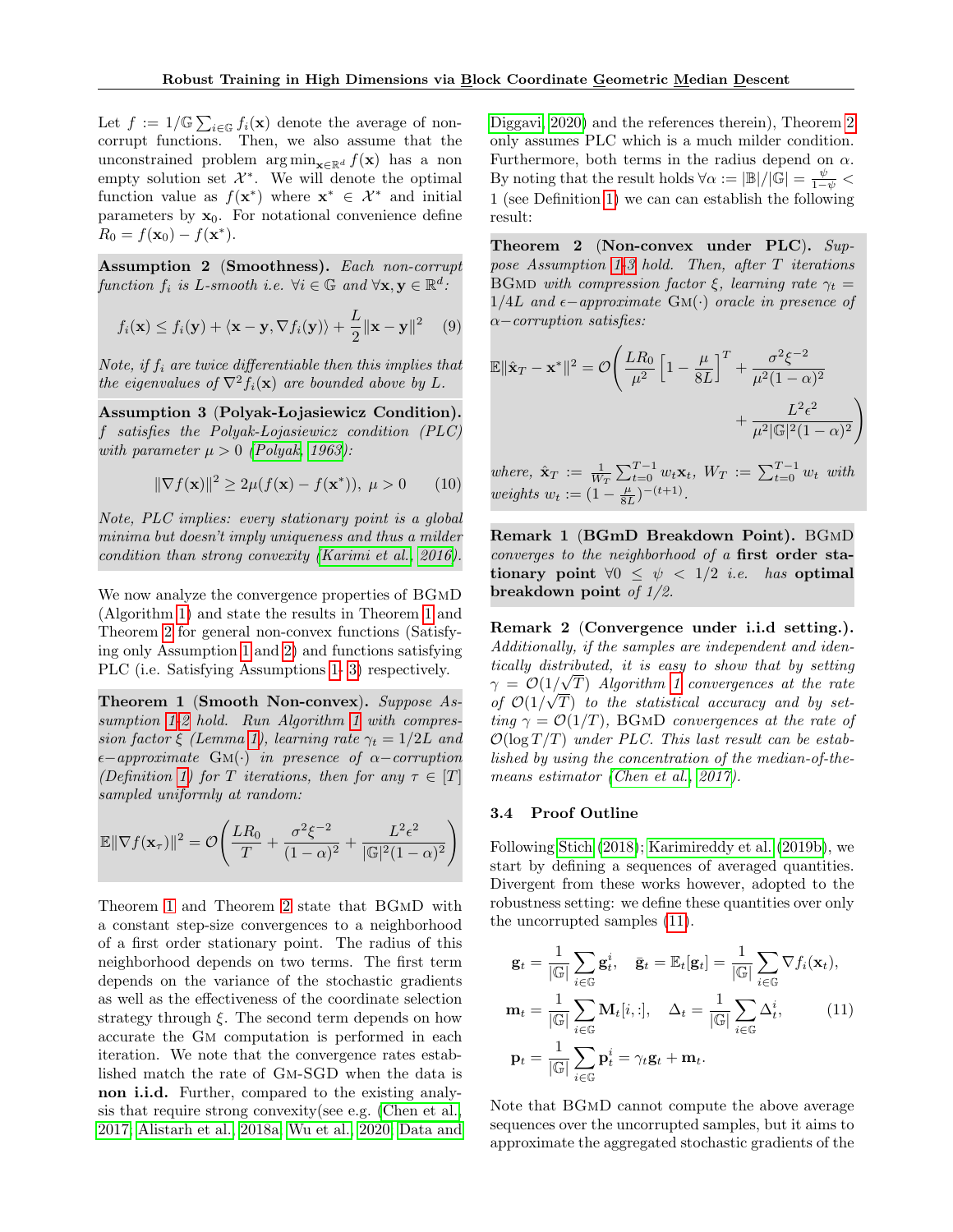reliable clients, i.e.  $\mathbf{g}_t$ , via the  $GM(\cdot)$  oracle. Noting the definition of  $\Delta_t$  in [\(11\)](#page-5-4), the update can be thought of as being a perturbed sequence with the perturbation quantity  $\mathbf{z}_t := \tilde{\mathbf{g}}_t - \bar{G}M(\{\Delta_t^i\}_{i \in \mathcal{G}})$ . Next, using the closeness of the  $GM(\cdot)$  oracle to the true average we will establish the following lemmas to bound the perturbation.

<span id="page-6-2"></span>Lemma 3 (Bounding the Memory). Consider the setting of Algorithm [1](#page-2-1) in iteration t with compression factor  $\xi$  (Lemma [1\)](#page-3-1), learning rate  $\gamma$  and in presence of  $\alpha$ -corruption (Definition [1\)](#page-0-1). If further f<sub>i</sub> have bounded variance  $\sigma^2$  (Assumption [1\)](#page-4-3) we have

<span id="page-6-3"></span>
$$
\mathbb{E} \|\hat{\mathbf{m}}_t\|^2 \le 4(1 - \xi^2)\gamma^2 \sigma^2 \xi^{-2}, \quad \forall i \in [n]. \tag{12}
$$

<span id="page-6-0"></span>Lemma 4 (Bounding the Perturbation). Consider the setting of Algorithm [1](#page-2-1) in iteration t with compression factor  $\xi$  (Lemma [1\)](#page-3-1), learning rate  $\gamma$ and  $\epsilon$ −approximate GM(·) oracle in presence of  $\alpha$ –corruption (Definition [1\)](#page-0-1). Under the assumption that function  $f_i$  are smooth (Assumption [2\)](#page-5-2),

$$
\mathbb{E} \|\mathbf{z}_t\|^2 \le \frac{96\gamma^2 \sigma^2}{(1-\alpha)^2} \left[1 + \frac{4(1-\xi^2)}{\xi^2}\right] + \frac{2\epsilon^2}{|\mathbb{G}|^2 (1-\alpha)^2} \tag{13}
$$

With the bound in Lemma [4,](#page-6-0) we define the following perturbed virtual sequences for  $i \in \mathbb{G}$ 

$$
\tilde{\mathbf{x}}_{t+1}^{i} = \tilde{\mathbf{x}}_{t} - \gamma \mathbf{g}_{t}^{i} - \mathbf{z}_{t}, \quad \tilde{\mathbf{x}}_{0}^{i} = \mathbf{x}_{0},
$$
\n
$$
\tilde{\mathbf{x}}_{t+1} = \frac{1}{|\mathbb{G}|} \sum_{i \in \mathbb{G}} \tilde{\mathbf{x}}_{t+1}^{i} = \tilde{\mathbf{x}}_{t} - \gamma \mathbf{g}_{t} - \mathbf{z}_{t}
$$
\n(14)

Again,  $\tilde{\mathbf{x}}_t$  can be though of as a perturbed version of the SGD iterates over only the good samples  $i \in \mathbb{G}$ . Notice that BGmD doesn't compute the virtual sequence and this sequence is defined merely for the theoretical analysis. Therefore, it is essential to establish its relation to  $\mathbf{x}_t$ , i.e. the iterates of BGMD. We do so in Lemma [5.](#page-6-1)

<span id="page-6-1"></span>Lemma 5 (Memory as a Delayed Sequence). Consider Algorithm [1](#page-2-1) in iteration t. It holds that  $\mathbf{x}_t - \tilde{\mathbf{x}}_t = \mathbf{m}_t.$ 

The main challenge in showing this result is the presence of perturbations  $z_t$  in the resilient aggregation that we adopt in Algorithm [1.](#page-2-1) Upon establishing this lemma, using smoothness we establish a bound on suboptimality of the model at each iteration of BGmD as a function of the perturbed virtual sequence  $\tilde{\mathbf{x}}_t$ .

<span id="page-6-4"></span>Lemma 6 (Recursive Bounding of the Suboptimality). For any  $0 < \rho < 0.5$  it holds that

$$
\mathbb{E}_{t}[f(\tilde{\mathbf{x}}_{t+1})] \leq f(\tilde{\mathbf{x}}_{t}) - \left(\frac{1}{2} - \rho\right) \frac{\gamma}{2} ||\nabla f(\mathbf{x}_{t})||^{2} + \frac{3\gamma L^{2}}{2} ||\tilde{\mathbf{x}}_{t} - \mathbf{x}_{t}||^{2} + L\gamma^{2} \mathbb{E}_{t} ||\mathbf{g}_{t}||^{2} \quad (15) + \left(L + \frac{1}{2\rho\gamma} + \frac{1}{2\gamma}\right) \mathbb{E}_{t} ||\mathbf{z}_{t}||^{2}.
$$

The proofs are furnished by noting that the amount of perturbation can be bounded by using smoothness and the PLC assumptions.

### 4 EMPIRICAL EVIDENCE

In this section, we describe our experimental setup, present our empirical findings and establish strong insights about the performance of BgmD. To ensure reproducibility, all the exp. are run with deterministic CuDNN back-end and repeated 5 times with different random seeds and the confidence intervals are noted. Also, in all the experiments BGmD was run using  $\beta \leq 0.15$ . Table [2](#page-7-2) provides a summary of the results on two vision datasets. Supplementary [C](#page-15-0) provides additional results, detailed hyper-parameter choices and further discussion. We use the following two important optimization setups:

Homogeneous Distributed Training. We trained 1.16M parameter CNN (LeNet [\(LeCun et al., 1998\)](#page-11-13)) on Fashion-MNIST [\(Xiao et al., 2017\)](#page-12-14) dataset with 32 parallel independent and identically distributed (i.i.d) mini-batches each with batch size 64. Each experiment under this setting was run for 50 full passes over training data (epochs).

Heterogeneous Distributed Training. Our theoretical results (Theorem [1,](#page-5-0) [2\)](#page-5-1) are established without any assumption on how the data is distributed across batches. We verify this by training an 18-layer wide ResNet [\(He et al., 2016\)](#page-10-12) with 11.2M parameters on CIFAR-10 [\(Krizhevsky et al., 2012\)](#page-10-13) over 10 heterogeneous batches with batch size 128. Following the setup in [\(Li et al., 2018,](#page-11-14) [2019b;](#page-11-15) [Das et al., 2020;](#page-10-14) [Karimireddy](#page-10-15) [et al., 2020\)](#page-10-15) we distribute the data among clients in a way such that each client has data from only a few classes. The exact client sampling procedure is described in [C.](#page-15-0) Each experiment was run for 200 epochs.

#### 4.1 Corruption Simulation.

We consider three possible sources of error: corruption in features, labels and communicated gradients. All the experiments are repeated for 0% (i.e. clean), 20% and 40% corruption levels.

Feature Corruption. We consider corruption in the raw training data itself which can arise from different issues related to data collection. Particularly, adopting the corruptions introduced in [\(Hendrycks](#page-10-16) [and Dietterich, 2018\)](#page-10-16) we apply the following noise models to the corrupt samples:

(Additive)  $\mathbf{z}_i \sim \mathcal{N}(0, 100)$  added to the image. (Impulse) Salt and Pepper noise added by setting 90% of the pixels to 0 or 1.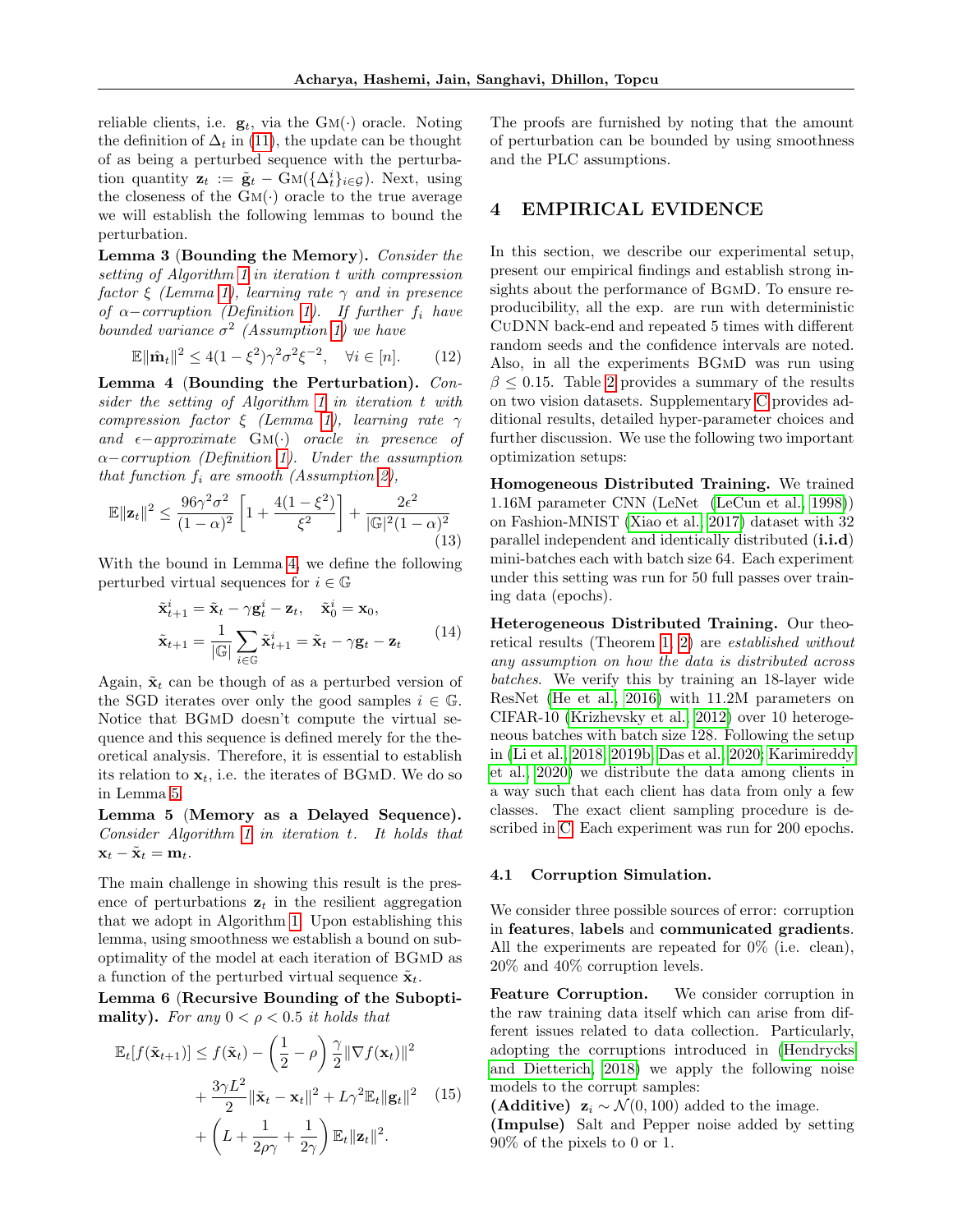<span id="page-7-2"></span>

|                                     | Corruption $(\%)$ | SGD                 | $_{\rm{CMD}}$    | BGMD             | $_{\rm{GMD}}$    |
|-------------------------------------|-------------------|---------------------|------------------|------------------|------------------|
| LeNet - Fashion MNIST (homogeneous) |                   |                     |                  |                  |                  |
| Clean                               |                   | 89.39±0.28          | $83.82 \pm 0.26$ | $89.25 \pm 0.19$ | $88.98 \pm 0.3$  |
|                                     |                   | Gradient Corruption |                  |                  |                  |
| Bit Flip                            | 20                |                     | $84.20 + 0.02$   | $88.42 + 0.16$   | $88.07 + 0.05$   |
|                                     | 40                |                     | $82.33 \pm 1.60$ | $85.67 \pm 0.09$ | $85.57 \pm 0.09$ |
| Additive                            | 20                |                     | $72.55 \pm 0.16$ | $87.87 \pm 0.33$ | $87.24 + 0.16$   |
|                                     | 40                |                     | $41.04 + 1.13$   | $88.29 \pm 0.01$ | $83.89 \pm 0.08$ |
| <b>Feature Corruption</b>           |                   |                     |                  |                  |                  |
| Additive                            | 20                |                     | $82.38 + 0.13$   | $86.76 + 0.03$   | $86.63 + 0.04$   |
|                                     | 40                |                     | $78.54 + 0.65$   | $82.27 \pm 0.06$ | $81.23 \pm 0.03$ |
| Impulse                             | 20                | 79.18 ± 6.47        | $82.59 \pm 0.60$ | $86.91 \pm 0.36$ | $86.23 \pm 0.03$ |
|                                     | 40                |                     | $78.03 \pm 0.73$ | $82.11 \pm 0.73$ | $81.41 \pm 0.12$ |
| Label Corruption                    |                   |                     |                  |                  |                  |
| Backdoor                            | 20                | $86.99 \pm 0.02$    | $76.38 \pm 0.13$ | $88.97 + 0.10$   | $88.26 \pm 0.04$ |
|                                     | 40                | $73.01 \pm 0.68$    | $60.85 \pm 1.24$ | $84.69 \pm 0.31$ | $81.32 \pm 0.16$ |
| ResNet18 - CIFAR10 (heterogeneous)  |                   |                     |                  |                  |                  |
| Clean                               |                   | $82.29 + 1.32$      | $85.50 \pm 1.43$ | $84.82 + 0.76$   | $85.65 \pm 0.48$ |
| Gradient Corruption                 |                   |                     |                  |                  |                  |
| Bit Flip                            | 20                |                     | $80.87 + 0.21$   | $87.56 \pm 0.06$ | $88.07 \pm 0.05$ |
|                                     | 40                |                     | $77.41 \pm 1.04$ | $82.66 + 0.31$   | $80.81 \pm 0.01$ |
| Additive                            | 20                | $20.7 + 1.56$       | $54.75 \pm 0.38$ | $83.84 + 0.12$   | $82.40 \pm 0.90$ |
|                                     | 40                |                     | $23.35 \pm 6.13$ | $82.79 \pm 0.68$ | $79.46 \pm 0.24$ |

Table 2: Summary of generalization performance under variety of corruption settings. Missing values (-) denotes that the training has diverged. It is clear, that in addition to being efficient BGmD also enjoys superior generalization performance. While, this is an interesting future work, it is possible that the resulting jacobian compression operator  $\mathcal{C}_k(\cdot)$  via Algorithm [2](#page-2-0) results in implicit regularization benefits in high dimensional settings [\(Gower et al., 2020;](#page-10-17) [Wu et al.,](#page-12-15) [2019\)](#page-12-15) explaining the superior performance.

<span id="page-7-0"></span>

Figure 2: Robustness to Feature Corruption: Test accuracy of different schemes as a function of wall clock time for training Fashion-MNIST using LeNet (i.i.d) in presence of **impulse noise**. Observe that BGMD is able to maintain high accuracy even in presence of strong corruption while attaining at least 3x speedup over GmD whereas CMD performs sub-optimally and SGD diverges at such levels of corruption. Further, note that in clean setting, BGmD can almost reach the same accuracy of SGD while using the same compute budget. \* Note that all the algorithms were run for same number of epochs.

<span id="page-7-1"></span>

Figure 3: Robustness to Gradient Corruption: Training Fashion-MNIST using LeNet in i.i.d setting in presence of scaled bit flip corruption to stochastic gradients. Similar to Figure [2,](#page-7-0) BGmD remains highly robust. Further, as seen from the plots against wall clock time BGMD results in more than 2.5x speedup over all settings. Further in clean setting, BGmD can almost reach the same accuracy of SGD while using the same compute budget.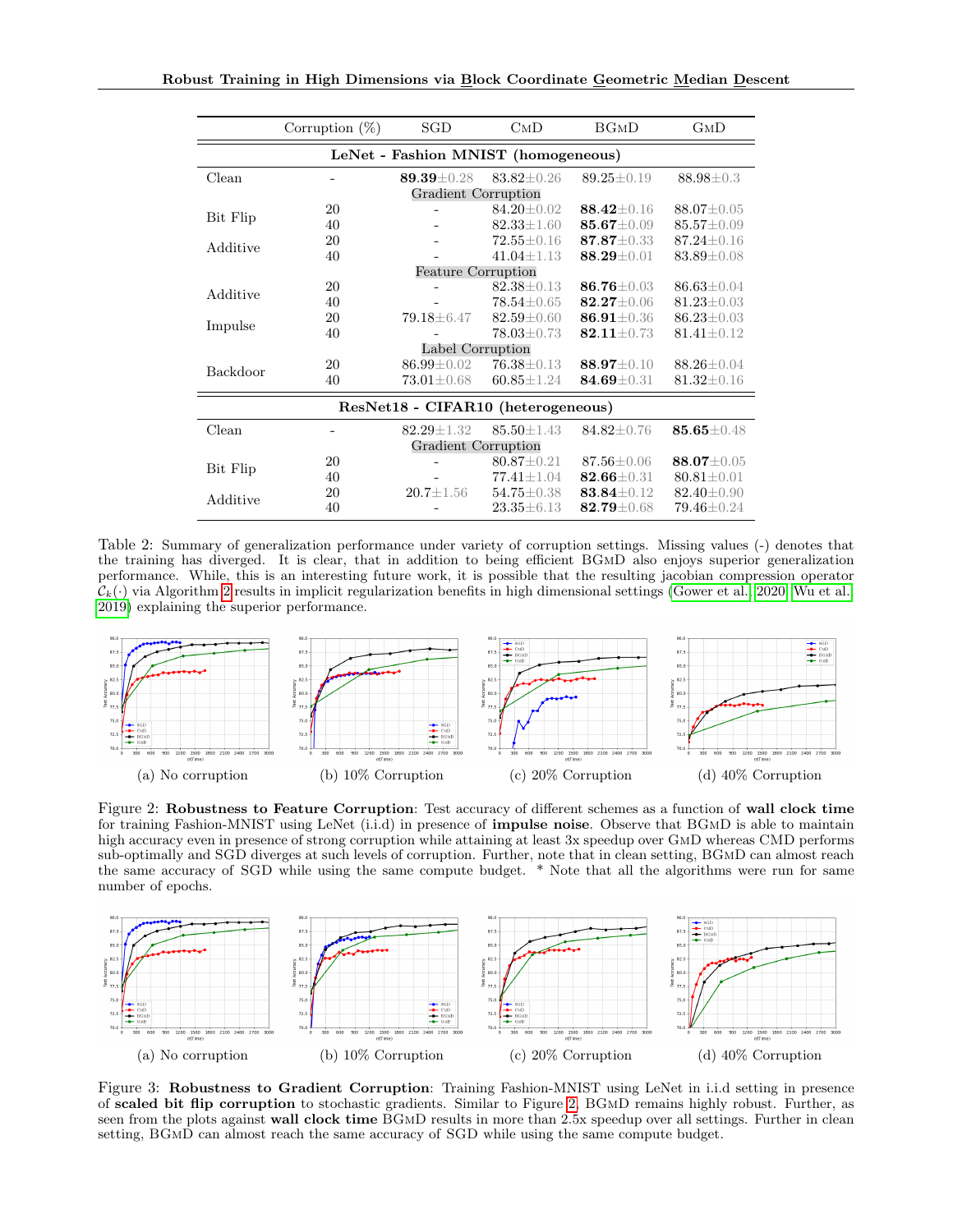<span id="page-8-1"></span>

Figure 4: Robustness to Label Corruption: Training Fashion-MNIST (iid) with LeNet in presence of backdoor attack. We note similar superior performance of BGmD while resulting in more than 2.5x speedup over GmD.

Gradient Corruption. In distributed training over multiple machines the communicated gradients can be noisy, e.g., due to hardware issues or simply because some nodes are adversarial and aim to maliciously disrupt the training. Using standard noise models for gradient corruption [\(Fu, 1998;](#page-10-18) [Xie et al., 2019\)](#page-12-1) we directly corrupt the gradients in the following manner: (Additive)  $\mathbf{z}_i \sim \mathcal{N}(0, 100)$  added to true gradient (Scaled Bit Flip) corrupt gradients  $\mathbf{g}_t^c$  are the scaled bit flipped version of the true gradient [\(Bernstein](#page-9-14) [et al., 2018\)](#page-9-14) estimates. In particular:  $\mathbf{g}_t^c = -100\mathbf{g}_t$ .

<span id="page-8-0"></span>

Figure 5: Gradient Corruption: This Toy example in 2 dimensions demonstrates the superior robustness properties of Gm for estimating the aggregated gradient in presence of heavy corruption.

Label Corruption. We consider the important backdoor attack [\(Shen and Sanghavi, 2019;](#page-11-16) [Liao et al.,](#page-11-17) [2018;](#page-11-17) [Biggio et al., 2012\)](#page-9-15) where the goal of the adversary is to bias the classifier towards some adversary chosen class. To simulate this behavior: at each iteration we flip the labels of randomly chosen  $\psi$  fraction of the samples to a target label (e.g. in Fashion-MNIST we use 8 : bag as the backdoor label).

#### 4.2 Discussion

We observe that (Table [2\)](#page-7-2) without corruption both BgmD and GmD are able to achieve similar accuracy as the baseline (i.e., SGD) while CmD has significant sub-optimality gap [\(Chen et al., 2017\)](#page-9-5). When corruption is high, SGD starts to diverge after a few iterations. While CmD doesn't diverge, at higher level of corruptions its performance significantly degrades. On the other hand, both GmD and BGmD remain robust and maintain their test accuracy as expected from their strong theoretical guarantees. Surprisingly, BGMD not only maintains but often surpasses the generalization performance over GmD. To demonstrate the computational benefit of BgmD we plot test accuracy as a function of the wall clock time. Figure [2,](#page-7-0) [3](#page-7-1) and [4](#page-8-1) suggest that under a variety of corruption settings BgmD is able to achieve significant speedup over GMD often by more than 3x while maintaining similar (sometime even better) test performance as GmD. Under clean setting it can reach similar accuracy as SGD while using the same compute budget.

### Summary of Results.

A. For challenging corruption levels, Gm based methods are indeed superior while standard SGD or CmD can be significantly inaccurate.

**B.** By judiciously choosing  $k$ , BGMD can often be  $3x$ more efficient than GmD.

C. memory augmentation is crucial for BGmD to attain a high accuracy while using relatively small values of k. Despite using small  $\beta \leq 0.15$  in all our experiments, it retains high generalization performance.

# 5 CONCLUSION

We proposed BGmD, a method for robust, high dimensional optimization that achieves the optimal statistical breakdown point while delivering significant savings in the computational costs per iteration compared to existing Gm-based strategies. BGmD employs greedy coordinate selection and memory augmentation which allows to aggressively select very few coordinates while attaining strong convergence properties comparable to Gm-SGD under standard nonconvex settings. Extensive deep learning experiments demonstrated the efficacy of BGmD.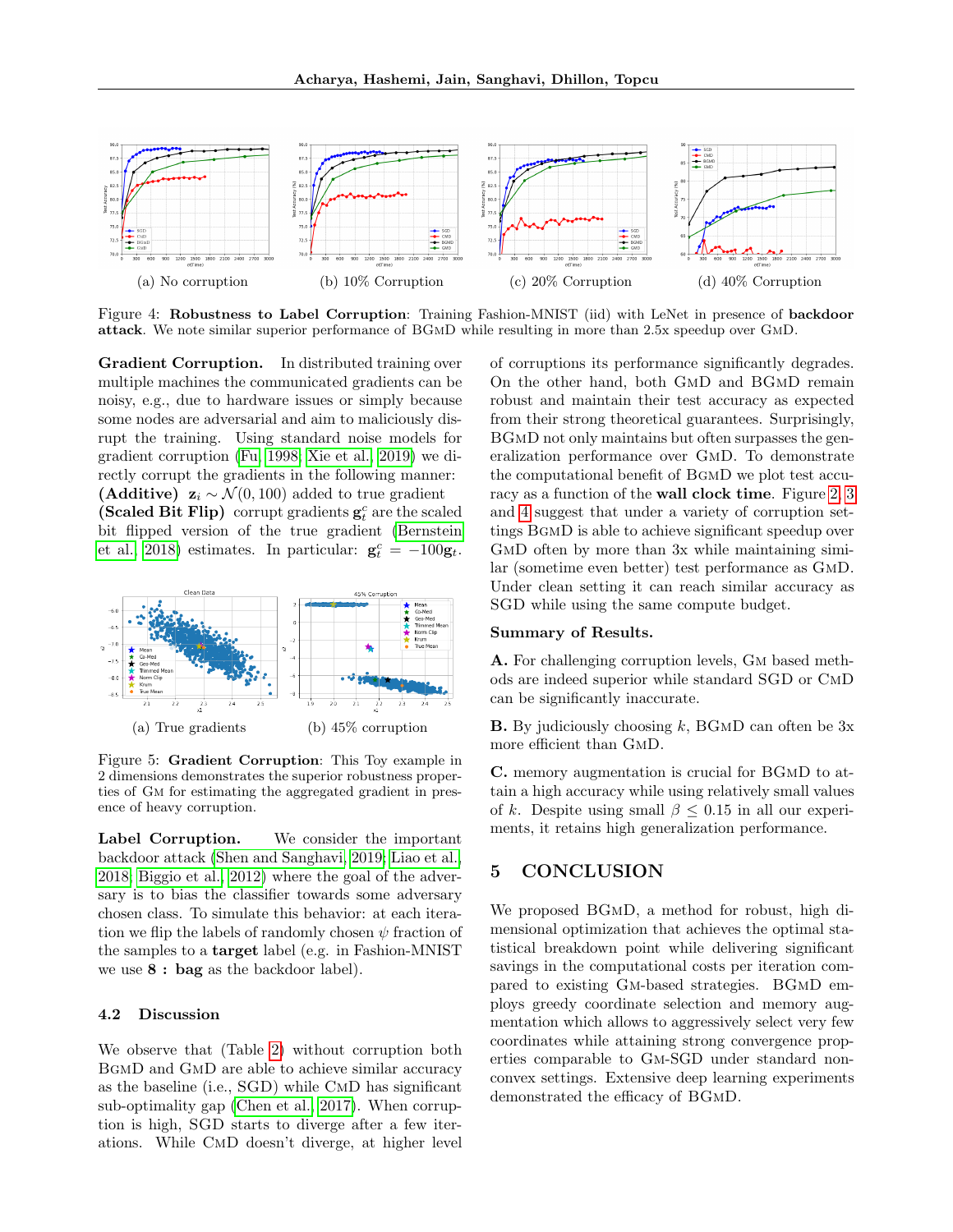# ACKNOWLEDGEMENTS

This work is supported in part by AFOSR FA9550-19- 1-0005, ARL W911NF-17-2-0181, NSF CCF-1564000, NSF IIS-1546452 and NSF HDR-1934932.

# References

- <span id="page-9-3"></span>Alistarh, D., Allen-Zhu, Z., and Li, J. (2018a). Byzantine stochastic gradient descent. In Advances in Neural Information Processing Systems, pages 4613–4623.
- <span id="page-9-12"></span>Alistarh, D., Hoefler, T., Johansson, M., Konstantinov, N., Khirirat, S., and Renggli, C. (2018b). The convergence of sparsified gradient methods. In Advances in Neural Information Processing Systems, pages 5973–5983.
- <span id="page-9-18"></span>Allen-Zhu, Z., Qu, Z., Richtárik, P., and Yuan, Y. (2016). Even faster accelerated coordinate descent using non-uniform sampling. In International Conference on Machine Learning, pages 1110–1119.
- <span id="page-9-22"></span>Basu, D., Data, D., Karakus, C., and Diggavi, S. (2019). Qsparse-local-SGD: Distributed SGD with quantization, sparsification and local computations. In Advances in Neural Information Processing Systems, pages 14668–14679.
- <span id="page-9-17"></span>Beck, A. and Tetruashvili, L. (2013). On the convergence of block coordinate descent type methods. SIAM journal on Optimization, 23(4):2037–2060.
- <span id="page-9-2"></span>Ben-Tal, A. and Nemirovski, A. (2000). Robust solutions of linear programming problems contaminated with uncertain data. *Mathematical programming*, 88(3):411–424.
- <span id="page-9-14"></span>Bernstein, J., Wang, Y.-X., Azizzadenesheli, K., and Anandkumar, A. (2018). SignSGD: Compressed optimisation for non-convex problems. In International Conference on Machine Learning, pages 560– 569.
- <span id="page-9-16"></span>Bertsekas, D. P. (1997). Nonlinear programming. Journal of the Operational Research Society, 48(3):334–334.
- <span id="page-9-1"></span>Bertsimas, D., Brown, D. B., and Caramanis, C. (2011). Theory and applications of robust optimization. SIAM review, 53(3):464–501.
- <span id="page-9-15"></span>Biggio, B., Nelson, B., and Laskov, P. (2012). Poisoning attacks against support vector machines. arXiv preprint arXiv:1206.6389.
- <span id="page-9-4"></span>Blanchard, P., Guerraoui, R., Stainer, J., et al. (2017). Machine learning with adversaries: Byzantine tolerant gradient descent. In Advances in Neural Information Processing Systems, pages 119–129.
- <span id="page-9-20"></span>Blum, M., Floyd, R. W., Pratt, V., Rivest, R. L., and Tarjan, R. E. (1972). Linear time bounds for

median computations. In Proceedings of the fourth annual ACM symposium on Theory of computing, pages 119–124.

- <span id="page-9-0"></span>Bottou, L. (2010). Large-scale machine learning with stochastic gradient descent. In *Proceedings of* COMPSTAT'2010, pages 177–186. Springer.
- <span id="page-9-21"></span>Bottou, L. (2012). Stochastic gradient descent tricks. In Neural networks: Tricks of the trade, pages 421– 436. Springer.
- <span id="page-9-19"></span>Bruce, D. et al. (2011). A multivariate median in banach spaces and applications to robust pca.  $Kättesa adav:$  http://www-personal. umich. edu/ romanv/students/bruce-REU. pdf (26.04. 15).
- <span id="page-9-9"></span>Bulusu, S., Khanduri, P., Sharma, P., and Varshney, P. K. (2020). On distributed stochastic gradient descent for nonconvex functions in the presence of byzantines. In ICASSP 2020-2020 IEEE International Conference on Acoustics, Speech and Signal Processing (ICASSP), pages 3137–3141. IEEE.
- <span id="page-9-13"></span>Byrd, R. H., Chin, G. M., Nocedal, J., and Wu, Y. (2012). Sample size selection in optimization methods for machine learning. Mathematical program $ming, 134(1):127-155.$
- <span id="page-9-6"></span>Chandrasekaran, R. and Tamir, A. (1989). Open questions concerning weiszfeld's algorithm for the fermat-weber location problem. Mathematical Pro $gramming, 44(1-3):293-295.$
- <span id="page-9-11"></span>Charikar, M., Guruswami, V., Kumar, R., Rajagopalan, S., and Sahai, A. (2000). Combinatorial feature selection problems. In Proceedings 41st Annual Symposium on Foundations of Computer Science, pages 631–640. IEEE.
- <span id="page-9-10"></span>Chaudhari, P., Choromanska, A., Soatto, S., LeCun, Y., Baldassi, C., Borgs, C., Chayes, J., Sagun, L., and Zecchina, R. (2019). Entropy-sgd: Biasing gradient descent into wide valleys. Journal of Statistical Mechanics: Theory and Experiment, 2019(12):124018.
- <span id="page-9-8"></span>Chen, L., Wang, H., Charles, Z., and Papailiopoulos, D. (2018). Draco: Byzantine-resilient distributed training via redundant gradients. In International Conference on Machine Learning, pages 903–912. PMLR.
- <span id="page-9-5"></span>Chen, Y., Su, L., and Xu, J. (2017). Distributed statistical machine learning in adversarial settings: Byzantine gradient descent. Proceedings of the ACM on Measurement and Analysis of Computing Sys $tems, 1(2):1-25.$
- <span id="page-9-7"></span>Cohen, M. B., Lee, Y. T., Miller, G., Pachocki, J., and Sidford, A. (2016). Geometric median in nearly linear time. In Proceedings of the forty-eighth annual ACM symposium on Theory of Computing, pages 9– 21.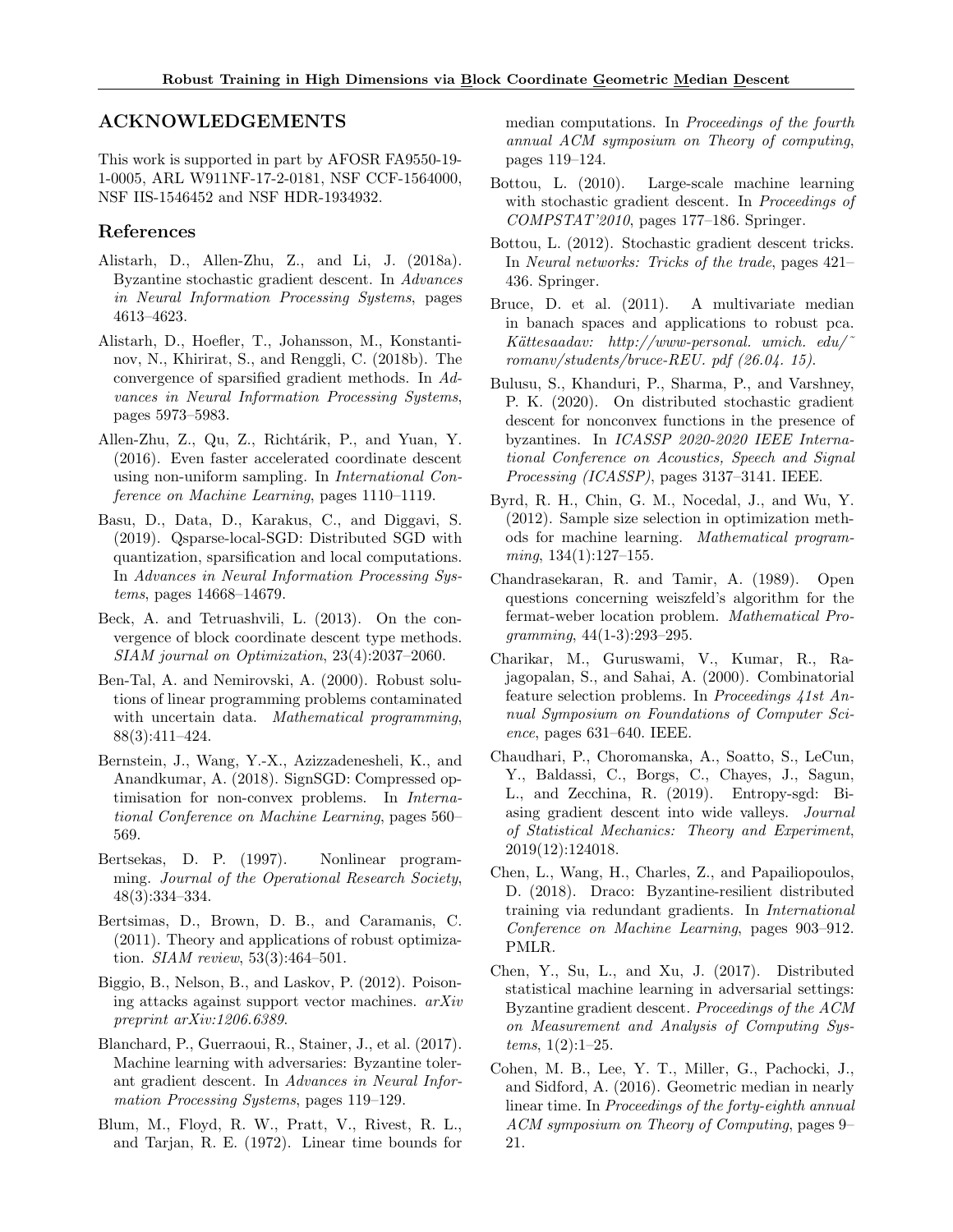- <span id="page-10-10"></span>Das, A. and Kempe, D. (2011). Submodular meets spectral: Greedy algorithms for subset selection, sparse approximation and dictionary selection. arXiv preprint arXiv:1102.3975.
- <span id="page-10-14"></span>Das, R., Acharya, A., Hashemi, A., Sanghavi, S., Dhillon, I. S., and Topcu, U. (2020). Faster nonconvex federated learning via global and local momentum. arXiv preprint arXiv:2012.04061.
- <span id="page-10-3"></span>Data, D. and Diggavi, S. (2020). Byzantine-resilient SGD in high dimensions on heterogeneous data. arXiv preprint arXiv:2005.07866.
- <span id="page-10-22"></span>Dhillon, I. S., Ravikumar, P. K., and Tewari, A. (2011). Nearest neighbor based greedy coordinate descent. In Advances in Neural Information Processing Systems, pages 2160–2168.
- <span id="page-10-1"></span>Diakonikolas, I., Kamath, G., Kane, D., Li, J., Steinhardt, J., and Stewart, A. (2019). Sever: A robust meta-algorithm for stochastic optimization. In International Conference on Machine Learning, pages 1596–1606. PMLR.
- <span id="page-10-0"></span>Diakonikolas, I. and Kane, D. M. (2019). Recent advances in algorithmic high-dimensional robust statistics. arXiv preprint arXiv:1911.05911.
- <span id="page-10-6"></span>Donoho, D. L. and Huber, P. J. (1983). The notion of breakdown point. A festschrift for Erich L. Lehmann, 157184.
- <span id="page-10-24"></span>Doyle, J. C., Francis, B. A., and Tannenbaum, A. R. (2013). Feedback control theory. Courier Corporation.
- <span id="page-10-9"></span>Feng, J., Xu, H., and Mannor, S. (2014). Distributed robust learning. arXiv preprint arXiv:1409.5937.
- <span id="page-10-18"></span>Fu, W. J. (1998). Penalized regressions: the bridge versus the lasso. Journal of computational and graphical statistics, 7(3):397–416.
- <span id="page-10-4"></span>Ghosh, A., Maity, R. K., Kadhe, S., Mazumdar, A., and Ramchandran, K. (2019). Communicationefficient and byzantine-robust distributed learning. arXiv preprint arXiv:1911.09721.
- <span id="page-10-17"></span>Gower, R. M., Richtárik, P., and Bach, F. (2020). Stochastic quasi-gradient methods: Variance reduction via jacobian sketching. Mathematical Programming, pages  $1-58$ .
- <span id="page-10-5"></span>Gupta, N., Liu, S., and Vaidya, N. H. (2020). Byzantine fault-tolerant distributed machine learning using stochastic gradient descent (sgd) and normbased comparative gradient elimination (cge). arXiv preprint arXiv:2008.04699.
- <span id="page-10-20"></span>Gurbuzbalaban, M., Ozdaglar, A., Parrilo, P. A., and Vanli, N. (2017). When cyclic coordinate descent outperforms randomized coordinate descent. Advances in Neural Information Processing Systems, 30.
- <span id="page-10-25"></span>Haddadpour, F., Kamani, M. M., Mokhtari, A., and Mahdavi, M. (2020). Federated learning with compression: Unified analysis and sharp guarantees. arXiv preprint arXiv:2007.01154.
- <span id="page-10-12"></span>He, K., Zhang, X., Ren, S., and Sun, J. (2016). Deep residual learning for image recognition. In Proceedings of the IEEE conference on computer vision and pattern recognition, pages 770–778.
- <span id="page-10-16"></span>Hendrycks, D. and Dietterich, T. (2018). Benchmarking neural network robustness to common corruptions and perturbations. In International Conference on Learning Representations.
- <span id="page-10-21"></span>Hsieh, C.-J. and Dhillon, I. S. (2011). Fast coordinate descent methods with variable selection for non-negative matrix factorization. In Proceedings of the 17th ACM SIGKDD international conference on Knowledge discovery and data mining, pages 1064– 1072.
- <span id="page-10-2"></span>Huber, P. J. (1992). Robust estimation of a location parameter. In Breakthroughs in statistics, pages 492–518. Springer.
- <span id="page-10-19"></span>Joachims, T. (1998). Making large-scale svm learning practical. Technical report, Technical report.
- <span id="page-10-11"></span>Karimi, H., Nutini, J., and Schmidt, M. (2016). Linear convergence of gradient and proximal-gradient methods under the Polyak-Lojasiewicz condition. In European Conference on Machine Learning and Knowledge Discovery in Databases-Volume 9851, pages 795–811.
- <span id="page-10-15"></span>Karimireddy, S. P., Kale, S., Mohri, M., Reddi, S., Stich, S., and Suresh, A. T. (2020). Scaffold: Stochastic controlled averaging for federated learning. In International Conference on Machine Learning, pages 5132–5143. PMLR.
- <span id="page-10-23"></span>Karimireddy, S. P., Koloskova, A., Stich, S. U., and Jaggi, M. (2019a). Efficient greedy coordinate descent for composite problems. In The 22nd International Conference on Artificial Intelligence and Statistics, pages 2887–2896. PMLR.
- <span id="page-10-8"></span>Karimireddy, S. P., Rebjock, Q., Stich, S., and Jaggi, M. (2019b). Error feedback fixes signsgd and other gradient compression schemes. In International Conference on Machine Learning, pages 3252–3261. PMLR.
- <span id="page-10-7"></span>Kemperman, J. (1987). The median of a finite measure on a banach space. Statistical data analysis based on the  $L1$ -norm and related methods (Neuchâtel, 1987), pages 217–230.
- <span id="page-10-13"></span>Krizhevsky, A., Sutskever, I., and Hinton, G. E. (2012). Imagenet classification with deep convolutional neural networks. Advances in neural information processing systems, 25:1097–1105.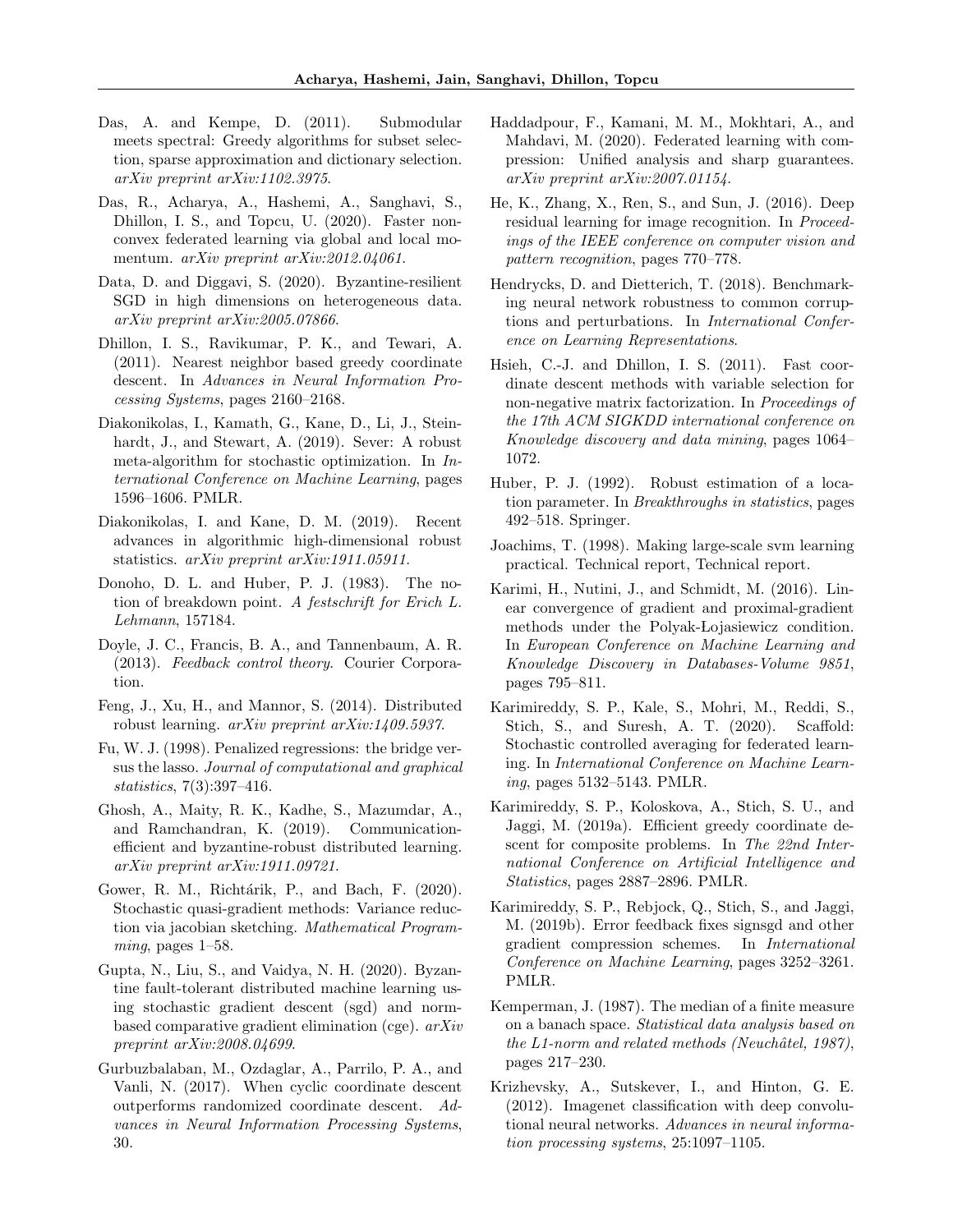- <span id="page-11-3"></span>Lamport, L., SHOSTAK, R., and PEASE, M. (1982). The byzantine generals problem. ACM Transactions on Programming Languages and Systems, 4(3):382– 401.
- <span id="page-11-13"></span>LeCun, Y., Bottou, L., Bengio, Y., and Haffner, P. (1998). Gradient-based learning applied to document recognition. Proceedings of the IEEE, 86(11):2278–2324.
- <span id="page-11-2"></span>Li, J. Z. (2018). Principled approaches to robust machine learning and beyond. PhD thesis, Massachusetts Institute of Technology.
- <span id="page-11-27"></span>Li, L., Xu, W., Chen, T., Giannakis, G. B., and Ling, Q. (2019a). Rsa: Byzantine-robust stochastic aggregation methods for distributed learning from heterogeneous datasets. In Proceedings of the AAAI Conference on Artificial Intelligence, volume 33, pages 1544–1551.
- <span id="page-11-14"></span>Li, T., Sahu, A. K., Zaheer, M., Sanjabi, M., Talwalkar, A., and Smith, V. (2018). Federated optimization in heterogeneous networks. arXiv preprint arXiv:1812.06127.
- <span id="page-11-15"></span>Li, X., Huang, K., Yang, W., Wang, S., and Zhang, Z. (2019b). On the convergence of fedavg on non-iid data. arXiv preprint arXiv:1907.02189.
- <span id="page-11-17"></span>Liao, C., Zhong, H., Squicciarini, A., Zhu, S., and Miller, D. (2018). Backdoor embedding in convolutional neural network models via invisible perturbation. arXiv preprint arXiv:1808.10307.
- <span id="page-11-4"></span>Lopuhaa, H. P., Rousseeuw, P. J., et al. (1991). Breakdown points of affine equivariant estimators of multivariate location and covariance matrices. The Annals of Statistics, 19(1):229–248.
- <span id="page-11-6"></span>Minsker, S. et al. (2015). Geometric median and robust estimation in banach spaces. Bernoulli, 21(4):2308– 2335.
- <span id="page-11-1"></span>Moulines, E. and Bach, F. R. (2011). Non-asymptotic analysis of stochastic approximation algorithms for machine learning. In Advances in Neural Information Processing Systems, pages 451–459.
- <span id="page-11-21"></span>Needell, D. and Tropp, J. A. (2014). Paved with good intentions: analysis of a randomized block kaczmarz method. Linear Algebra and its Applications, 441:199–221.
- <span id="page-11-11"></span>Nemhauser, G. L. and Wolsey, L. A. (1981). Maximizing submodular set functions: formulations and analysis of algorithms. In North-Holland Mathematics Studies, volume 59, pages 279–301. Elsevier.
- <span id="page-11-8"></span>Nesterov, Y. (2012). Efficiency of coordinate descent methods on huge-scale optimization problems. SIAM Journal on Optimization, 22(2):341–362.
- <span id="page-11-24"></span>Nutini, J., Laradji, I., and Schmidt, M. (2017). Let's make block coordinate descent go fast: Faster

greedy rules, message-passing, active-set complexity, and superlinear convergence. arXiv preprint arXiv:1712.08859.

- <span id="page-11-9"></span>Nutini, J., Schmidt, M., Laradji, I., Friedlander, M., and Koepke, H. (2015). Coordinate descent converges faster with the gauss-southwell rule than random selection. In International Conference on Machine Learning, pages 1632–1641.
- <span id="page-11-26"></span>Olive, D. J. (2001). High breakdown analogs of the trimmed mean. Statistics  $\mathcal{B}$  probability letters, 51(1):87–92.
- <span id="page-11-19"></span>Optimization, S. M. (1998). A fast algorithm for training support vector machines. *CiteSeerX*, 10(1.43):4376.
- <span id="page-11-7"></span>Pillutla, K., Kakade, S. M., and Harchaoui, Z. (2019). Robust aggregation for federated learning. arXiv preprint arXiv:1912.13445.
- <span id="page-11-12"></span>Polyak, B. T. (1963). Gradient methods for minimizing functionals. Zhurnal Vychislitel'noi Matematiki i Matematicheskoi Fiziki, 3(4):643–653.
- <span id="page-11-20"></span>Richtárik, P. and Takáč, M. (2014). Iteration complexity of randomized block-coordinate descent methods for minimizing a composite function. Mathematical Programming, 144(1-2):1–38.
- <span id="page-11-0"></span>Robbins, H. and Monro, S. (1951). A stochastic approximation method. The annals of mathematical statistics, pages 400–407.
- <span id="page-11-25"></span>Rousseeuw, P. J. (1985). Multivariate estimation with high breakdown point. Mathematical statistics and applications, 8(37):283–297.
- <span id="page-11-5"></span>Rousseeuw, P. J. and Leroy, A. M. (2005). Robust regression and outlier detection, volume 589. John wiley & sons.
- <span id="page-11-23"></span>Saha, A. and Tewari, A. (2013). On the nonasymptotic convergence of cyclic coordinate descent methods. SIAM Journal on Optimization, 23(1):576–601.
- <span id="page-11-18"></span>Sardy, S., Bruce, A. G., and Tseng, P. (2000). Block coordinate relaxation methods for nonparametric wavelet denoising. Journal of computational and graphical statistics, 9(2):361–379.
- <span id="page-11-10"></span>Seide, F., Fu, H., Droppo, J., Li, G., and Yu, D. (2014). 1-bit stochastic gradient descent and its application to data-parallel distributed training of speech DNNs. In Fifteenth Annual Conference of the International Speech Communication Association.
- <span id="page-11-22"></span>Shalev-Shwartz, S. and Zhang, T. (2013). Accelerated mini-batch stochastic dual coordinate ascent. In Advances in Neural Information Processing Systems, pages 378–385.
- <span id="page-11-16"></span>Shen, Y. and Sanghavi, S. (2019). Learning with bad training data via iterative trimmed loss mini-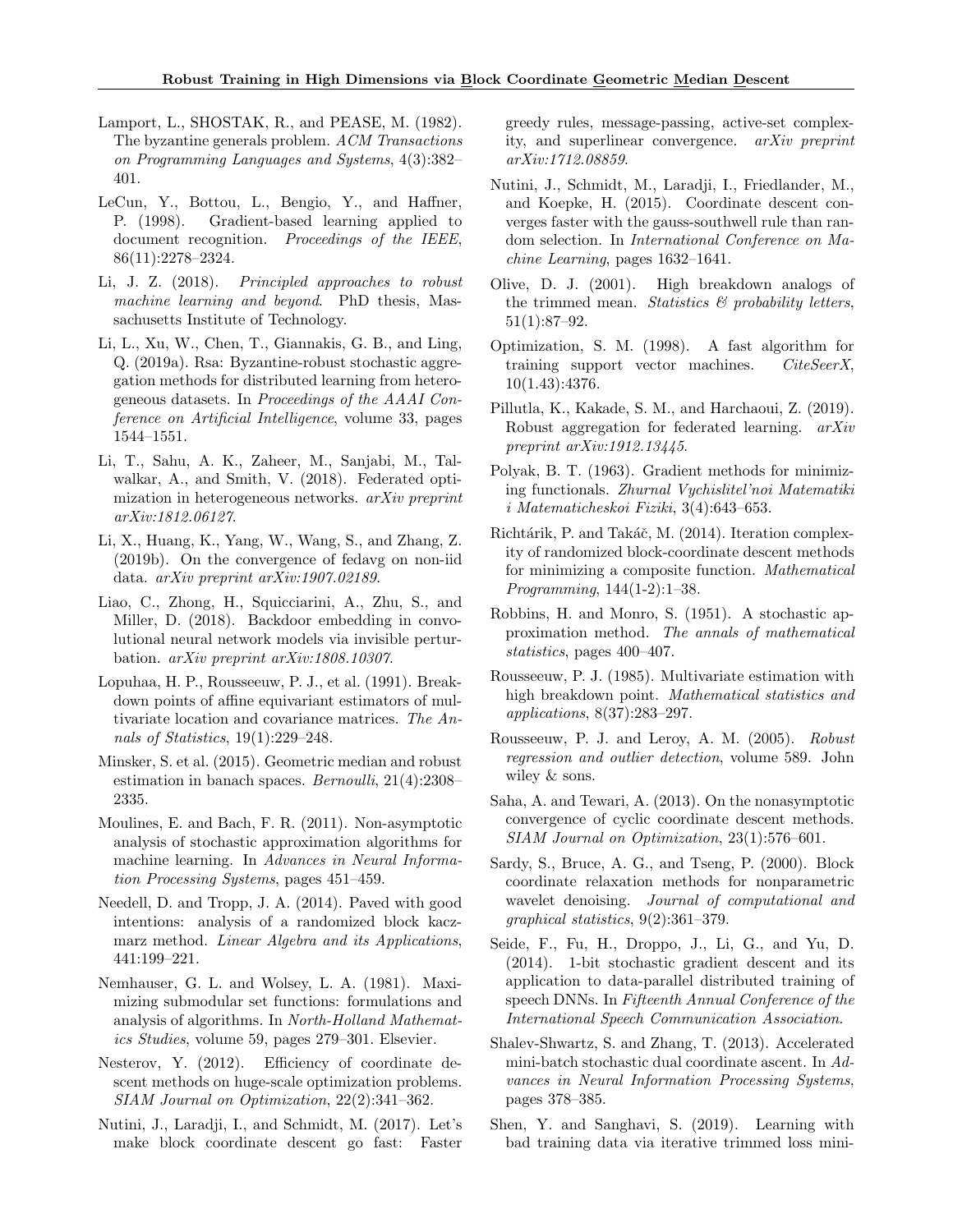mization. In International Conference on Machine Learning, pages 5739–5748. PMLR.

- <span id="page-12-8"></span>Shi, S., Chu, X., Cheung, K. C., and See, S. (2019). Understanding top-k sparsification in distributed deep learning. arXiv preprint arXiv:1911.08772.
- <span id="page-12-4"></span>Steinhardt, J., Charikar, M., and Valiant, G. (2017). Resilience: A criterion for learning in the presence of arbitrary outliers. arXiv preprint arXiv:1703.04940.
- <span id="page-12-13"></span>Stich, S. U. (2018). Local sgd converges fast and communicates little. *arXiv preprint arXiv:1805.09767*.
- <span id="page-12-23"></span>Stich, S. U. (2019). Unified optimal analysis of the (stochastic) gradient method. arXiv preprint arXiv:1907.04232.
- <span id="page-12-12"></span>Stich, S. U., Cordonnier, J.-B., and Jaggi, M. (2018). Sparsified SGD with memory. In Advances in Neural Information Processing Systems, pages 4447–4458.
- <span id="page-12-9"></span>Stich, S. U. and Karimireddy, S. P. (2019). The error-feedback framework: Better rates for sgd with delayed gradients and compressed communication. arXiv preprint arXiv:1909.05350.
- <span id="page-12-18"></span>Stich, S. U., Raj, A., and Jaggi, M. (2017). Approximate steepest coordinate descent. In International Conference on Machine Learning, pages 3251–3259. PMLR.
- <span id="page-12-20"></span>Strom, N. (2015). Scalable distributed dnn training using commodity gpu cloud computing. In Sixteenth Annual Conference of the International Speech Communication Association.
- <span id="page-12-16"></span>Tseng, P. and Yun, S. (2009a). Block-coordinate gradient descent method for linearly constrained nonsmooth separable optimization. Journal of optimization theory and applications, 140(3):513.
- <span id="page-12-17"></span>Tseng, P. and Yun, S. (2009b). A coordinate gradient descent method for nonsmooth separable minimization. Mathematical Programming, 117(1):387–423.
- <span id="page-12-6"></span>Vardi, Y. and Zhang, C.-H. (2000). The multivariate l1-median and associated data depth. Proceedings of the National Academy of Sciences, 97(4):1423–1426.
- <span id="page-12-11"></span>Von Neumann, J. (1956). Probabilistic logics and the synthesis of reliable organisms from unreliable components. Automata studies, 34:43–98.
- <span id="page-12-22"></span>Wang, Y. and Singh, A. (2017). Provably correct algorithms for matrix column subset selection with selectively sampled data. The Journal of Machine Learning Research, 18(1):5699–5740.
- <span id="page-12-5"></span>Weber, A., Friedrich, C. J., et al. (1929). Alfred Weber's theory of the location of industries. The University of Chicago Press.
- <span id="page-12-7"></span>Weiszfeld, E. (1937). Sur le point pour lequel la somme des distances de n points donnés est minimum. Tohoku Mathematical Journal, First Series, 43:355– 386.
- <span id="page-12-15"></span>Wu, X., Dobriban, E., Ren, T., Wu, S., Li, Z., Gunasekar, S., Ward, R., and Liu, Q. (2019). Implicit regularization and convergence for weight normalization. arXiv preprint arXiv:1911.07956.
- <span id="page-12-0"></span>Wu, Z., Ling, Q., Chen, T., and Giannakis, G. B. (2020). Federated variance-reduced stochastic gradient descent with robustness to byzantine attacks. IEEE Transactions on Signal Processing, 68:4583– 4596.
- <span id="page-12-14"></span>Xiao, H., Rasul, K., and Vollgraf, R. (2017). Fashionmnist: a novel image dataset for benchmarking machine learning algorithms. arXiv preprint arXiv:1708.07747.
- <span id="page-12-1"></span>Xie, C., Koyejo, S., and Gupta, I. (2019). Zeno: Distributed stochastic gradient descent with suspicionbased fault-tolerance. In International Conference on Machine Learning, pages 6893–6901. PMLR.
- <span id="page-12-2"></span>Yang, H., Zhang, X., Fang, M., and Liu, J. (2019). Byzantine-resilient stochastic gradient descent for distributed learning: A lipschitz-inspired coordinate-wise median approach. In 2019 IEEE 58th Conference on Decision and Control (CDC), pages 5832–5837. IEEE.
- <span id="page-12-10"></span>Yang, Z. and Bajwa, W. U. (2019). Bridge: Byzantineresilient decentralized gradient descent. arXiv preprint arXiv:1908.08098.
- <span id="page-12-3"></span>Yin, D., Chen, Y., Kannan, R., and Bartlett, P. (2018). Byzantine-robust distributed learning: Towards optimal statistical rates. In International Conference on Machine Learning, pages 5650–5659. PMLR.
- <span id="page-12-19"></span>You, Y., Lian, X., Liu, J., Yu, H.-F., Dhillon, I. S., Demmel, J., and Hsieh, C.-J. (2016). Asynchronous parallel greedy coordinate descent. In NIPS, pages 4682–4690. Barcelona, Spain.
- <span id="page-12-24"></span>Zhang, H. (2020). New analysis of linear convergence of gradient-type methods via unifying error bound conditions. Mathematical Programming, 180(1):371–416.
- <span id="page-12-21"></span>Zuo, Y. (2004). Projection-based affine equivariant multivariate location estimators with the best possible finite sample breakdown point. Statistica Sinica, pages 1199–1208.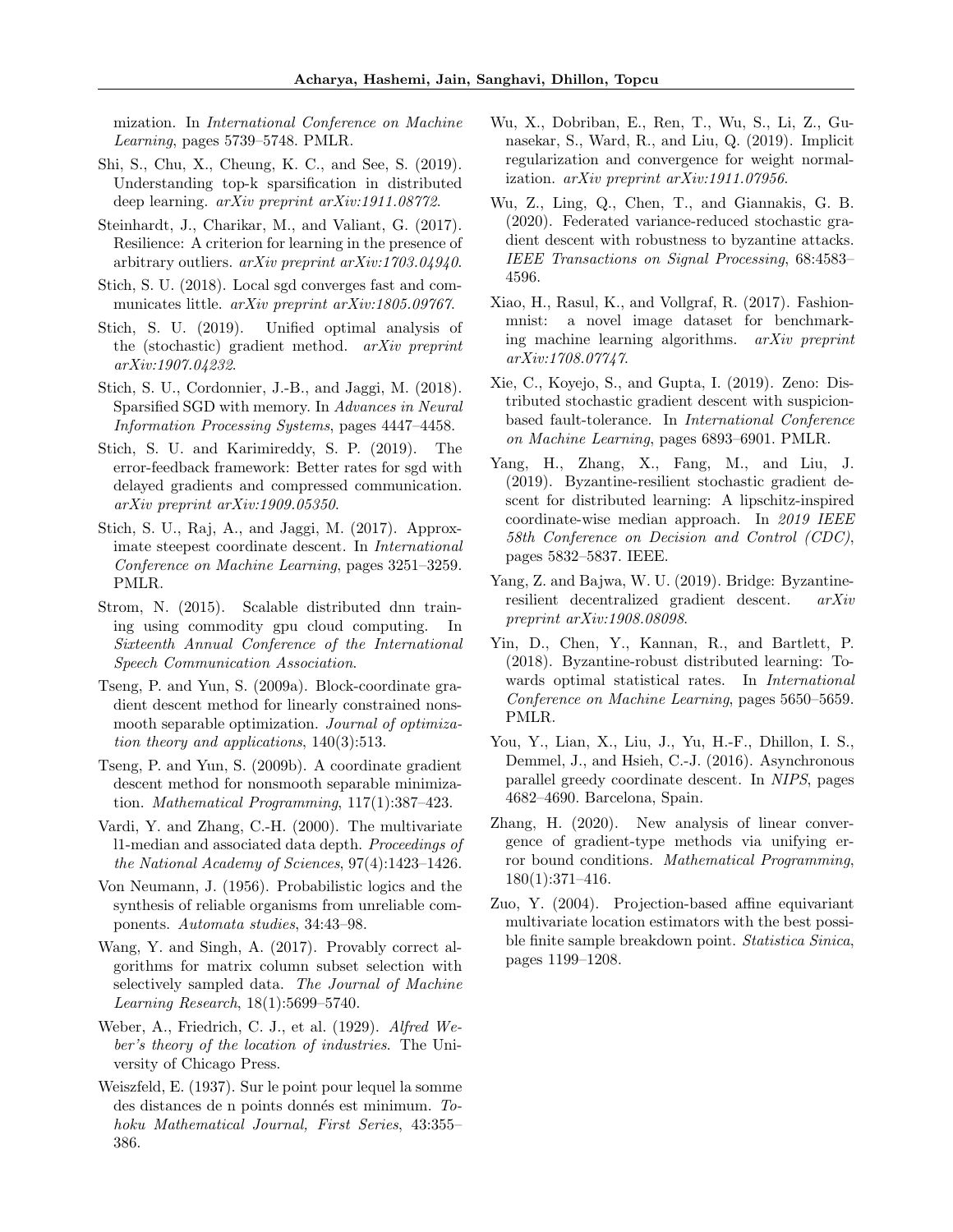# Supplementary Material for BgmD

# <span id="page-13-1"></span>A Additional related work

Connection to Coordinate Descent Coordinate Descent (CD) refers to a class of methods wherein at each iteration, a block of coordinates is chosen and subsequently updated using a descent step. While this strategy has a long history [\(Sardy et al., 2000;](#page-11-18) [Fu, 1998;](#page-10-18) [Bertsekas, 1997;](#page-9-16) [Joachims, 1998;](#page-10-19) [Optimization, 1998\)](#page-11-19), it has received renewed interest in the context of modern large scale machine learning with very high dimensional parameter space [\(Nesterov, 2012;](#page-11-8) Richtárik and Takáč, 2014; [Tseng and Yun, 2009a,](#page-12-16)[b;](#page-12-17) [Stich et al., 2017;](#page-12-18) [Beck and](#page-9-17) [Tetruashvili, 2013\)](#page-9-17). There has been significant research efforts focusing on efficient coordinate selection strategy. For instance, [\(Nesterov, 2012;](#page-11-8) [Needell and Tropp, 2014;](#page-11-21) [Shalev-Shwartz and Zhang, 2013;](#page-11-22) Richtárik and Takáč, [2014;](#page-11-20) [Allen-Zhu et al., 2016\)](#page-9-18) choose the coordinates randomly while [\(Saha and Tewari, 2013;](#page-11-23) [Gurbuzbalaban](#page-10-20) [et al., 2017\)](#page-10-20) do so cyclically in a fixed order, referred as the Gauss Seidel rule, and [\(Nutini et al., 2015,](#page-11-9) [2017;](#page-11-24) [Hsieh and Dhillon, 2011;](#page-10-21) [Dhillon et al., 2011;](#page-10-22) [You et al., 2016;](#page-12-19) [Karimireddy et al., 2019a\)](#page-10-23) propose choosing the coordinates greedily according to norm-based selection criteria, a strategy known as the Gauss Southwell rule.

Remark 3. Note that, Algorithm [2](#page-2-0) is closely related to the Greedy Gauss Southwell coordinate selection approach. In fact, it is immediate that for batch size  $b = 1$  Gauss Southwell Co-ordinate Descent becomes a special case of BGmD.

Connection to Error Feedback. Compensating for the loss incurred due to approximation through a memory mechanism is a common concept in the feedback control and signal processing literature (See [\(Doyle et al., 2013\)](#page-10-24) and references therein). [Seide et al.](#page-11-10) [\(2014\)](#page-11-10); [Strom](#page-12-20) [\(2015\)](#page-12-20) adapt this to gradient compression (1Bit-SGD) to reduce the number of communicated bits in distributed optimization. Recently, [\(Stich et al., 2018;](#page-12-12) [Stich and](#page-12-9) [Karimireddy, 2019;](#page-12-9) [Karimireddy et al., 2019b\)](#page-10-8) have analyzed this error feedback framework for a number of gradient compressors in the context of communication-constrained distributed training.

Remark 4. Note that our memory mechanism is inspired by this error feedback mechanism. In fact, all the works on error feedback to compensate for gradient compression [\(Stich et al., 2018;](#page-12-12) [Stich and Karimireddy,](#page-12-9) [2019;](#page-12-9) [Karimireddy et al., 2019b\)](#page-10-8) are special case of our proposed memory mechanism when batch size  $b = 1$  i.e.  $\mathbf{M}_t = \hat{\mathbf{m}}_t.$ 

# <span id="page-13-0"></span>B Robust Gradient Estimators

At the heart of BGMD is robust gradient estimation when  $0 \leq \psi < 1/2$  fraction of samples are allowed to be grossly corrupted (see Definition [1\)](#page-0-1) i.e. given b gradient vectors  $\mathcal{D}_t = \{ \mathbf{g}_t^i \in \mathbb{R}^d : \forall i \in [b] \}$ ,  $\psi b$  of them are allowed to be arbitrarily corrupted. As discussed in Section [2:](#page-2-3) one common approach in robust optimization is to replace the mean aggregation by a robust estimator. In this section we elaborate more the robust estimators used in related literature for robust optimization as mentioned earlier in Table [1.](#page-1-2)

## B.1 Univariate Robust Gradient Estimation

Let us first consider the univariate setting [\(Bruce et al., 2011\)](#page-9-19) i.e. we are given b gradient vectors  $\mathcal{D}_t = \{ \mathbf{g}_t^i \in$  $\mathbb{R}: \forall i \in [b]$ . When  $\psi = 0$  i.e. in the clean setting: it is very common to use the empirical mean  $\mu \in \mathbb{R}$  as the measure of center.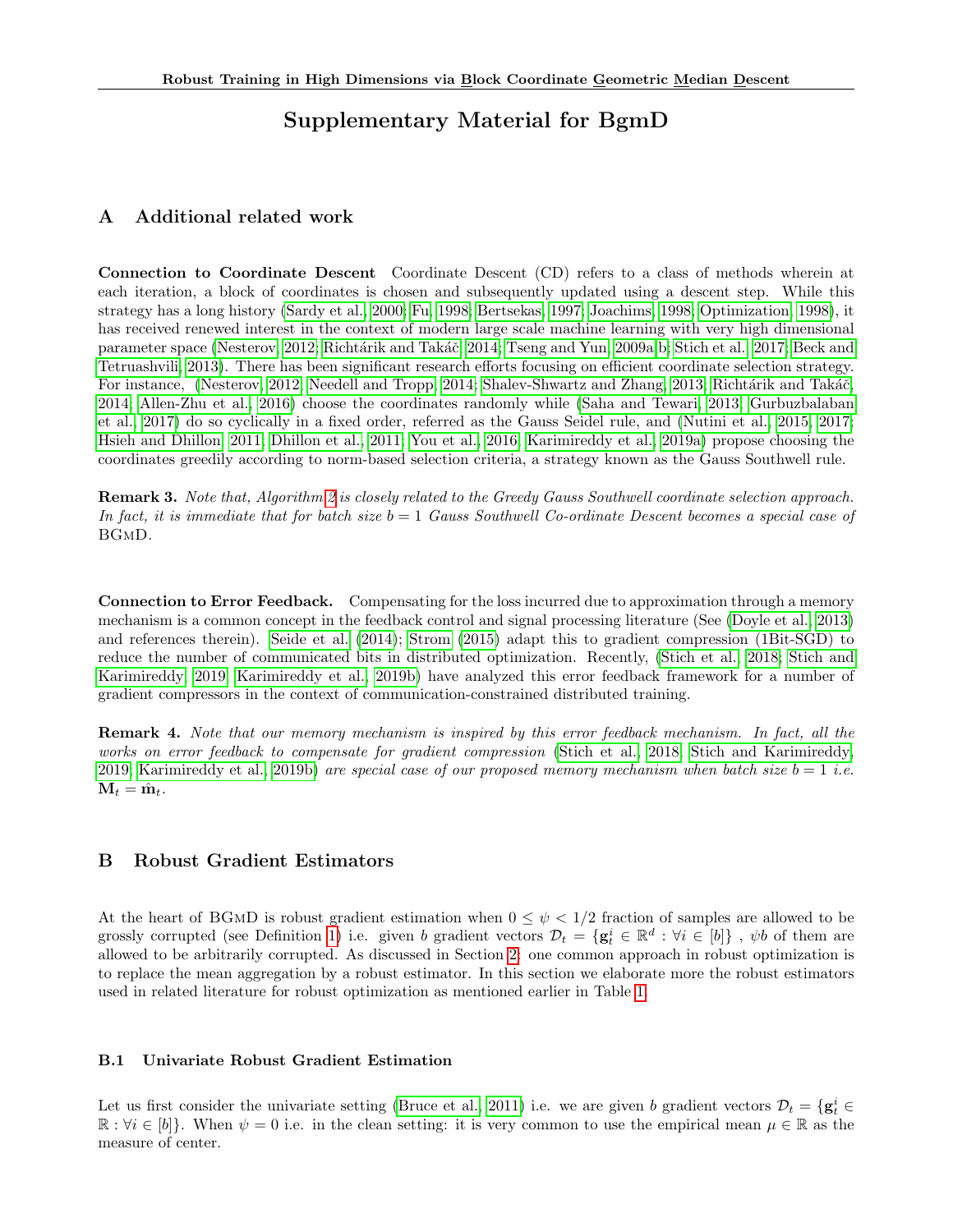**Definition 4** (Mean). Given  $\mathcal{D}_t = \{g_t^i \in \mathbb{R} : \forall i \in [b]\}$ , the mean is defined as:

$$
\text{MEAN}(\{g_t^i \in \mathbb{R}^d : \forall i \in [b]\}) := \mu = \frac{1}{b} \sum_{i \in [b]} g_t^i \tag{16}
$$

Another way to define  $MEAN(\cdot)$  estimator is via an optimization formulation; specifically the mean can be defined as the minimizer of the mean squared error as follows:

$$
\mu = \underset{y \in \mathbb{R}}{\arg \min} \sum_{i=1}^{b} \|g_t^i - y\|^2 \tag{17}
$$

However, as discussed earlier in Section [1,](#page-0-3)  $\mu$  is not a robust estimator i.e. when  $\psi \neq 0$  the empirical mean  $\mu$  can be arbitrarily bad. In fact, it can be shown that no linear gradient aggregation strategy can tolerate even a single grossly corrupted update. It is easy to observe that a single malicious gradient  $g_t^j = -\sum_{i \in \mathcal{D}_t \setminus j} g_t^i$  will result in the estimate to become 0 implying mini-batch SGD getting stuck at the initialization i.e. they have the lowest possible *finite sample breakdown point* of 1/b or asymptotic breakdown of  $\lim_{b\to\infty} \frac{1}{b} = 0$ .

In this context, median is a measure which is robust to outliers. In fact, median achieves the **optimal breakdown point**<sup>[5](#page-14-0)</sup> of  $1/2$ . The univariate median can be defined as follows:

<span id="page-14-1"></span>**Definition 5** (Median). Given  $\mathcal{D}_t = \{g_t^i \in \mathbb{R} : \forall i \in [b]\}$ , the median is defined as the  $\lfloor \frac{b+1}{2} \rfloor$  th order statistic of  $\mathcal{D}_t$  is  $|\mathcal{D}_t|$  is odd else it is defined as the mean of  $\lfloor \frac{b}{2} \rfloor$  th and  $\lfloor \frac{b+1}{2} \rfloor$  th order statistics of  $\mathcal{D}_t$ . Another way to define the median estimator  $\text{MED}(\cdot)$  is as the minimizer of the sum of absolute errors:

$$
\text{MED}(g_t^i : \forall i \in [b]) := \underset{y \in \mathbb{R}}{\text{arg min}} \sum_{i=1}^b |g_t^i - y|
$$
\n(18)

In addition to having high breakdown point it is often desirable that the robust estimator  $T(\cdot)$  is **translation**  ${\bf equivariant} \ {\rm i.e.} \ \ T(g_t^i + \eta : \forall i \in [b]) = T(g_t^i : \forall i \in [b]) + \eta \ {\rm and \ \ {\bf permutation \ \ equivalent \ \rm i.e.} \ \ T(g_t^{\pi(i)}) = T(g_t^i : \forall i \in [b])$  $\forall i \in [b]$  for any permutation  $\pi$  [\(Zuo, 2004;](#page-12-21) [Rousseeuw, 1985\)](#page-11-25). In univariate case, MED(·) satisfies this property.

In the univariate setting, similar to median, another popular L estimator (i.e. relies on ordered statistics) is the trimmed mean

<span id="page-14-2"></span>**Definition 6** (Trimmed Mean). Given  $\mathcal{D}_t = \{g_t^i \in \mathbb{R} : \forall i \in [b]\}$ ,  $\alpha, \beta \in [0, 1/2)$  the  $(\alpha, \beta)$  trimmed mean  $TM_{(\alpha,\beta)}(\cdot)$  is defined as the average of all the samples in  $\mathbb{U}_t \subseteq \mathcal{D}_t$  where  $\mathbb{U}_t$  is obtained by removing the  $\beta$  largest and  $\alpha$  smallest fraction of samples from  $\mathcal{D}_t$ . More formally, denoting  $\{g_{(1)}, g_{(2)}, \ldots, g_{(b)}\}$  to be the ordered statistics from  $\mathcal{D}_t$  i.e.  $g_{(1)} \leq g_{(2)} \leq \cdots \leq g_{(b)}$ :

$$
TM_{(\alpha,\beta)}(g_t^i : \forall i \in [b]) := \frac{1}{(1 - \alpha - \beta)b} \sum_{j = \lfloor \alpha \rfloor + 1}^{\lfloor b(1 - \beta) \rfloor} g_{(j)}
$$
(19)

When  $\alpha = \beta$  [\(Yin et al., 2018\)](#page-12-3) we simply refer to this as  $\beta$  trimmed mean  $T M_{\beta}(\cdot)$ .

Note that, by setting  $\beta = b/2$  we can recover the median. It is easy to see that the asymptotic breakdown point of  $\mathrm{TM}_{(\alpha,\beta)}(\cdot)$  is  $\lfloor \min(\alpha,\beta) \rfloor$  [\(Olive, 2001\)](#page-11-26).

#### B.1.1 Multivariate Robust Gradient Estimation

Extending the univariate measures of centers to high dimensions has been a central theme of robust statistics. In particular, it is desired to obtain affine equivariant multivariate estimators with optimal breakdown point 1/2. One approach is to extend the univariate estimators in the multivariate setting by simply applying the univariate

<span id="page-14-0"></span><sup>&</sup>lt;sup>5</sup>Note that the Breakdown point  $\epsilon^*$  of an estimator (see Definition [2\)](#page-1-3) can only range between  $1/b$  and  $1/2$  i.e.  $1/b \leq$  $\epsilon^*$  < 1/2. The lower bound is immediate and the upper bound follows from the fact that the concept of outlier is only applicable when a majority of the points are assumed to be inliers.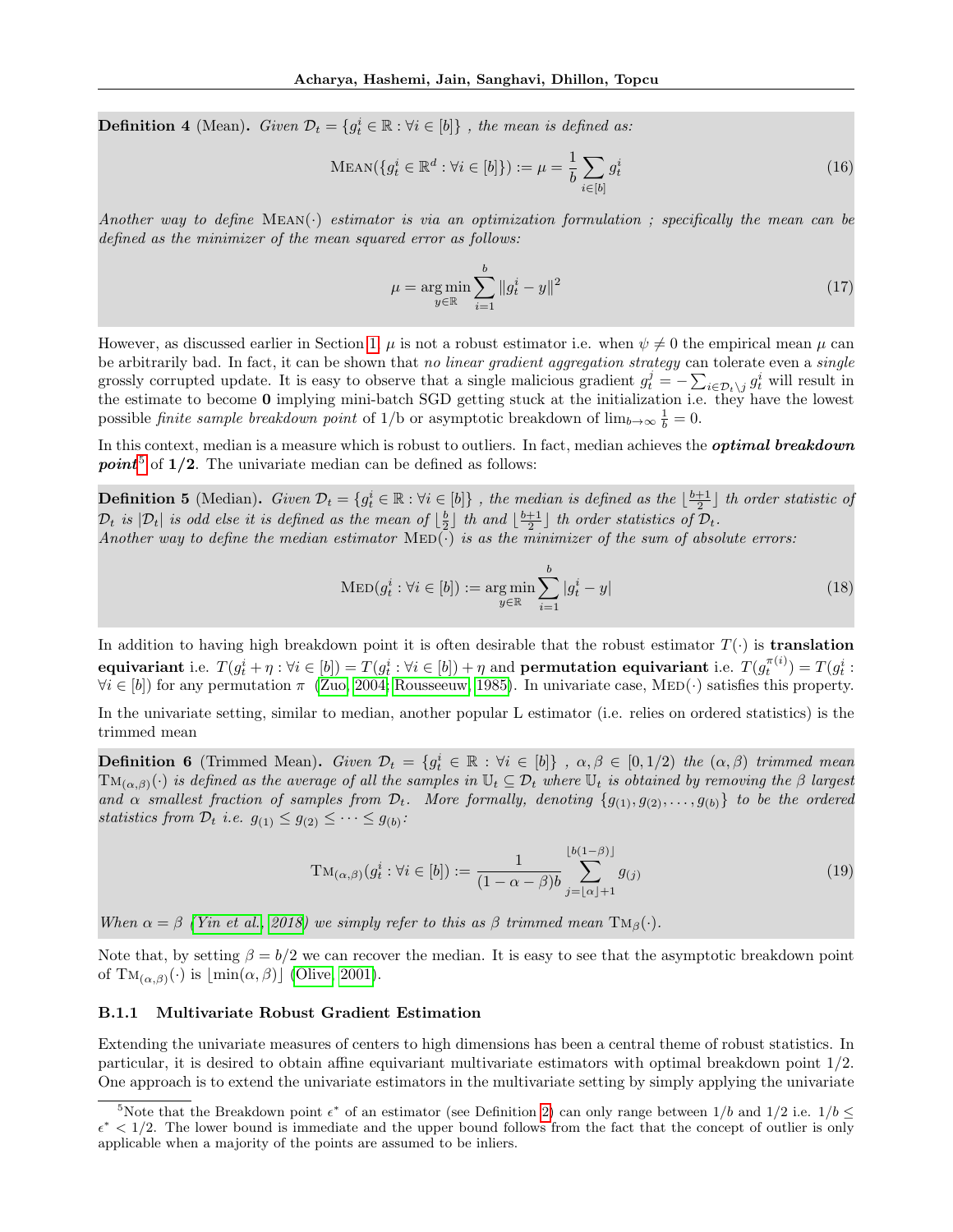estimators co-ordinate wise.

**Definition 7** (Co-ordinate wise Median). Given a set of vectors:  $\mathcal{D}_t = \{ \mathbf{g}_t^i \in \mathbb{R}^d : \forall i \in [b] \}$  the co-ordinate wise median is defined as the vector  $\tilde{\mathbf{g}}_t := \text{CM}(\mathcal{D}_t)$  such that its k-th coordinate is  $\tilde{\mathbf{g}}_t[k] := \text{MED}(\mathbf{g}_t^i[k] : \forall i \in [b])$  for each co-ordinate  $k \in [d]$  where  $\text{MED}(\cdot)$  is the usual uni-variate median (Definition [5\)](#page-14-1).

$$
CM({\mathbf{g}}_t^i \in \mathbb{R}^d : \forall i \in [b])[k] = \text{MED}({\mathbf{g}}_t^i[k] : \forall i \in [b]) \,\forall k \in [d]
$$
\n(20)

Since, median is an L estimator, it needs to compute the ordered statistics implying  $\mathcal{O}(b \log b)$  work per coordinate to find the median in one dimension resulting in  $\mathcal{O}(bd \log b)$  time in  $\mathbb{R}^d$  [\(Yin et al., 2018\)](#page-12-3) which is quite efficient. In fact, it is also possible to obtain median in linear time [\(Blum et al., 1972\)](#page-9-20) implying  $CM(\cdot)$  attains the lower bound  $\mathcal{O}(bd)$  in  $\mathbb{R}^d$ . Further, even in multivariate setting the asymptotic breakdown point is maintained at 1/2.

However, in spite of these nice properties, for  $d > 2$ , CM( $\cdot$ ) does not need to lie in the convex hull of the samples (see [\(Rousseeuw, 1985\)](#page-11-25) for a great discussion). Empirically,  $CM(\cdot)$  often results in significant regression in generalization performance as we also observed in the experiments, possibly due to the lack of centrality and orthogonal equivariance.

**Definition 8** (Co-ordinate wise Trimmed Mean). Given a set of vectors:  $\mathcal{D}_t = {\mathbf{g}_t^i \in \mathbb{R}^d : \forall i \in [b]}$  and  $\beta \in [0, 1/2)$  β coordinate wise trimmed mean  $T M_{\beta}(\cdot)$  is simply defined as the vector  $\tilde{\mathbf{g}}_t := \mathrm{CT} M_{\beta}(\mathcal{D}_t)$  such that its k-th coordinate is  $\tilde{\mathbf{g}}_t[k] := \text{TM}_{\beta}(\mathbf{g}_t^i[k] : \forall i \in [b])$  for each co-ordinate  $k \in [d]$  where  $\text{TM}_{\beta}(\cdot)$  is the usual uni-variate trimmed mean (Definition [6\)](#page-14-2).

$$
CTM_{\beta}(\{\mathbf{g}_t^i \in \mathbb{R}^d : \forall i \in [b]\}|k] = TM_{\beta}(\mathbf{g}_t^i[k] : \forall i \in [b]) \ \forall k \in [d]
$$
\n
$$
(21)
$$

Trimmed mean also requires computing the ordered statistics and then averaging over  $(1-2\beta)b$  samples implying computational complexity of  $\mathcal{O}((1-2\beta)bd+bd \log b)$ . It also maintains **asymptotic breakdown point**  $\beta$ . And using the same trick as median [\(Blum et al., 1972\)](#page-9-20) we can loose the log factor arising from sorting and achieve a  $\mathcal{O}(bd)$  algorithm. However, it suffers from the same issues as  $CM(\cdot)$  in terms of centrality and equivariance properties.

**Definition 9** (Norm Clipping). Given a set of vectors:  $\mathcal{D}_t = {\mathbf{g}_t^i \in \mathbb{R}^d : \forall i \in [b]}$  and  $\beta \in [0, 1/2)$  [\(Ghosh et al.,](#page-10-4) [2019;](#page-10-4) [Gupta et al., 2020\)](#page-10-5) suggest using norm clipping operator  $Nc_\beta(\cdot)$  defined as the average of all the samples in  $\mathbb{U}_t \subseteq \mathcal{D}_t$  where  $\mathbb{U}_t$  is obtained by removing the  $\beta$  fraction of samples with largest norm from  $\mathcal{D}_t$ . More formally, denoting  $\{g_{(1)}, g_{(2)}, \ldots, g_{(b)}\}$  to be the ordered statistics based on norm from  $\mathcal{D}_t$  i.e.  $||g_{(1)}|| \le ||g_{(2)}|| \le \cdots \le ||g_{(b)}||$ .

$$
Nc_{\beta}(\{g_t^i \in \mathbb{R}^d : \forall i \in [b]\}) = \frac{1}{(1-\beta)b} \sum_{j=1}^{\lfloor b(1-\beta)-1 \rfloor} g_{(j)}
$$
(22)

We will first note that, in univariate setting this is equivalent to one sided trimmed mean or more formally  $(0, \beta)$  trimmed mean [\(Olive, 2001\)](#page-11-26) and thus it has asymptotic breakdown point of  $|\beta|$ . However, [\(Ghosh](#page-10-4) [et al., 2019\)](#page-10-4) has shown that it is possible to achieve optimal breakdown point under a very restrictive assumptions on the distribution of the samples - which are hard to be satisfied in real world settings.

# <span id="page-15-0"></span>C Additional Experimental Details

In this section, we provide more details on our experimental setup and provide some additional result that we didn't include in the main paper due to space constraint.

#### C.1 Additional hyper-parameter details

Common to all the setting we used a cross-entropy loss with weight decay 1e-5. For both MNIST and Fashion-MNIST experiments, we use the learning rate schedule suggested in [Bottou](#page-9-21) [\(2012\)](#page-9-21); [Haddadpour et al.](#page-10-25) [\(2020\)](#page-10-25)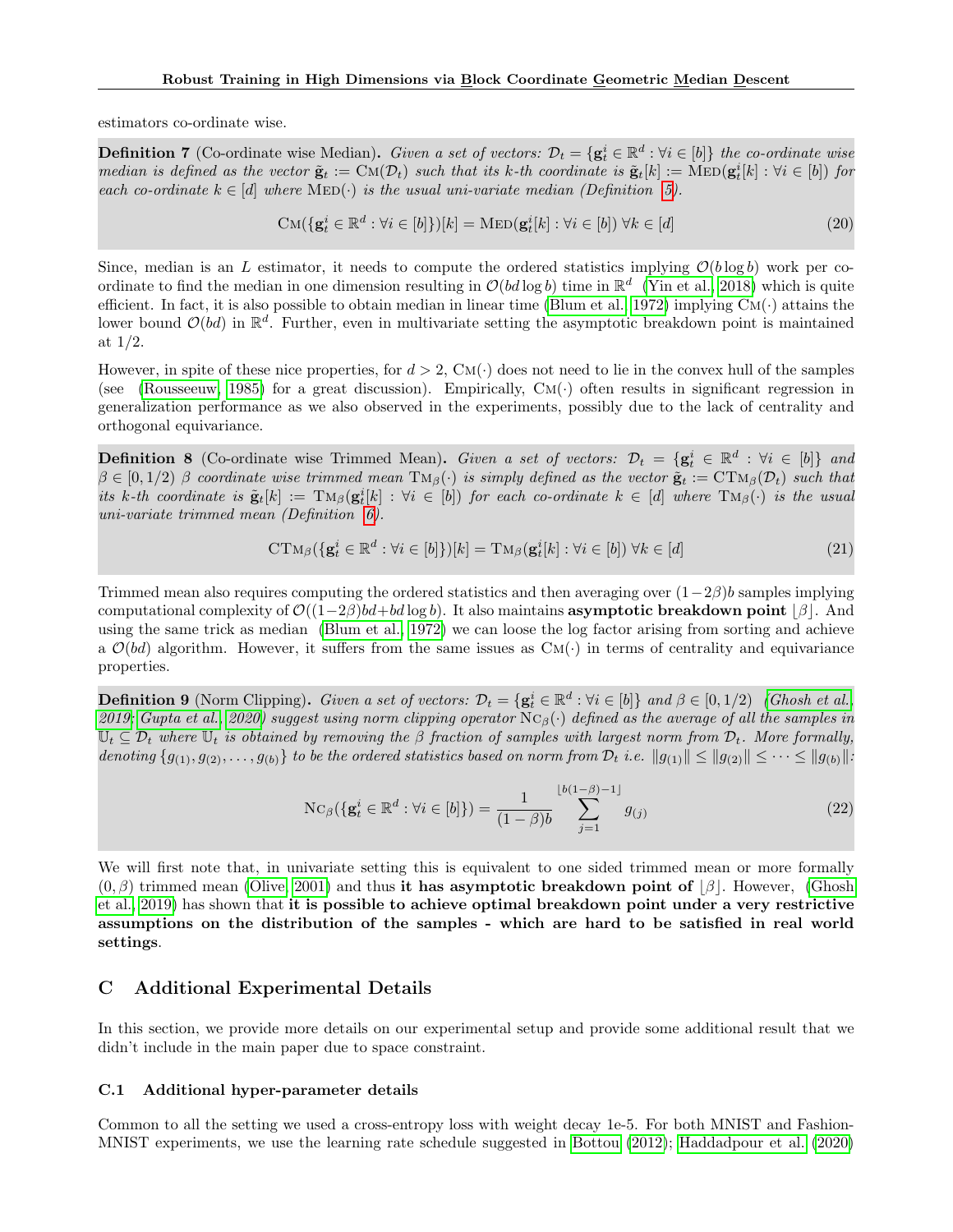Acharya, Hashemi, Jain, Sanghavi, Dhillon, Topcu

|                 | Corruption $(\%)$ | SGD                                | $\text{CMD}$                         | <b>BGMD</b>                          | GмD                                  |
|-----------------|-------------------|------------------------------------|--------------------------------------|--------------------------------------|--------------------------------------|
| Clean           |                   | $99.27 \pm 0.01$                   | $98.83 \pm 0.02$                     | $99.09 \pm 0.05$                     | $99.24 \pm 0.02$                     |
| Gradient Attack |                   |                                    |                                      |                                      |                                      |
| Bit Flip        | 20<br>40          | $9.51 \pm 1.77$<br>$9.60 \pm 2.04$ | $98.79 \pm 0.01$<br>$93.69 \pm 0.09$ | $99.06 \pm 0.02$<br>$97.89 \pm 0.05$ | $98.98 \pm 0.01$<br>$98.11 \pm 0.12$ |
| Additive        | 20<br>40          | $9.68 \pm 0.11$<br>$9.74 \pm 0.12$ | $94.26 \pm 0.03$<br>$91.86 \pm 0.03$ | $98.61 \pm 0.01$<br>$97.78 \pm 0.27$ | $98.69 \pm 0.01$<br>$92.78 \pm 0.04$ |

Table 3: Multi Layer Perceptron trained on MNIST in regular i.i.d. setting. For all corruption types, test accuracy of BGmD is similar to that of GmD and surprisingly, in some cases even higher. As expected, SGD fails to make progress under corruption . CmD performs sub-optimally as corruption is increased.

where we reduce the client learning rate by 1% after every round, i.e.,  $\eta_k = (0.99)^k \eta_0$ ,  $\eta_0$  being the initial learning rate. We search the initial learning rates over  $\{10^{-3}, 5 \times 10^{-3}, 10^{-2}, 5 \times 10^{-2}, 10^{-1}\}$ . For the Fashion MNIST experiment we used initial learning rate of 0.01 and for the MNIST experiment we used an initial learning rate of 0.1. For the heterogeneous CIFAR10 experiment we have used ResNet-18 architecture included in torchvision models. We used an initial learning rate of 0.1 with cosine annealing learning rate schedule.

### C.2 Heterogeneous Data Distribution Simulation

In order to simulate heterogeneous real world data distribution across nodes for our CIFAR10 experiment: first, the training data was sorted using labels and divided into 40 consecutive equal data-shards. Note that, the sharding procedure ensures each shard only containing data from a single class. Then since we used 10 clients each client was assigned 4 shards sampled uniformly at random without replacement. This implies each client i had access to  $c_i$  classes where  $1 \leq c_i \leq 4$ . Note that in expectation each client should have data from only 4 classes.

# Detailed Proofs of BgmD

### D Proof of Lemma [1](#page-3-1) (Sparse Approximation)

**Lemma [1.](#page-3-1)** Algorithm [2](#page-2-0) yields a contraction approximation, i.e.,  $\mathbb{E}_{\mathcal{C}_k} \left[ \|\mathcal{C}_k(\mathbf{G}) - \mathbf{G}\|_F^2 |\mathbf{x}| \leq (1 - \xi) \|\mathbf{G}\|_F^2, \frac{k}{d} \leq 1$  $\xi \leq 1$ , where  $\mathcal{C}_k(\mathbf{G})_{i,j \in \omega_k} = \mathbf{G}_{i,j}$ , and  $\mathcal{C}_k(\mathbf{G})_{i,j \notin \omega_k} = 0$ .

*Proof.* Suppose,  $\Omega_k = \{ \omega \subseteq \{1, 2, ..., d\} : |\omega| = k \}$  is the set of all possible subsets of cardinality k i.e.  $|\Omega_k| = \binom{d}{k}$ . Also let the embeddings produced by random co-ordinate sampling and active norm sampling (Algorithm [2\)](#page-2-0) are denoted by  $\mathcal{C}_k^r(\cdot)$  and  $\mathcal{C}_k^n(\cdot)$  respectively and let the *i*-th row  $\mathbf{G}_t[i, :] = \mathbf{g}_t^i$ . Then, we can bound the reconstruction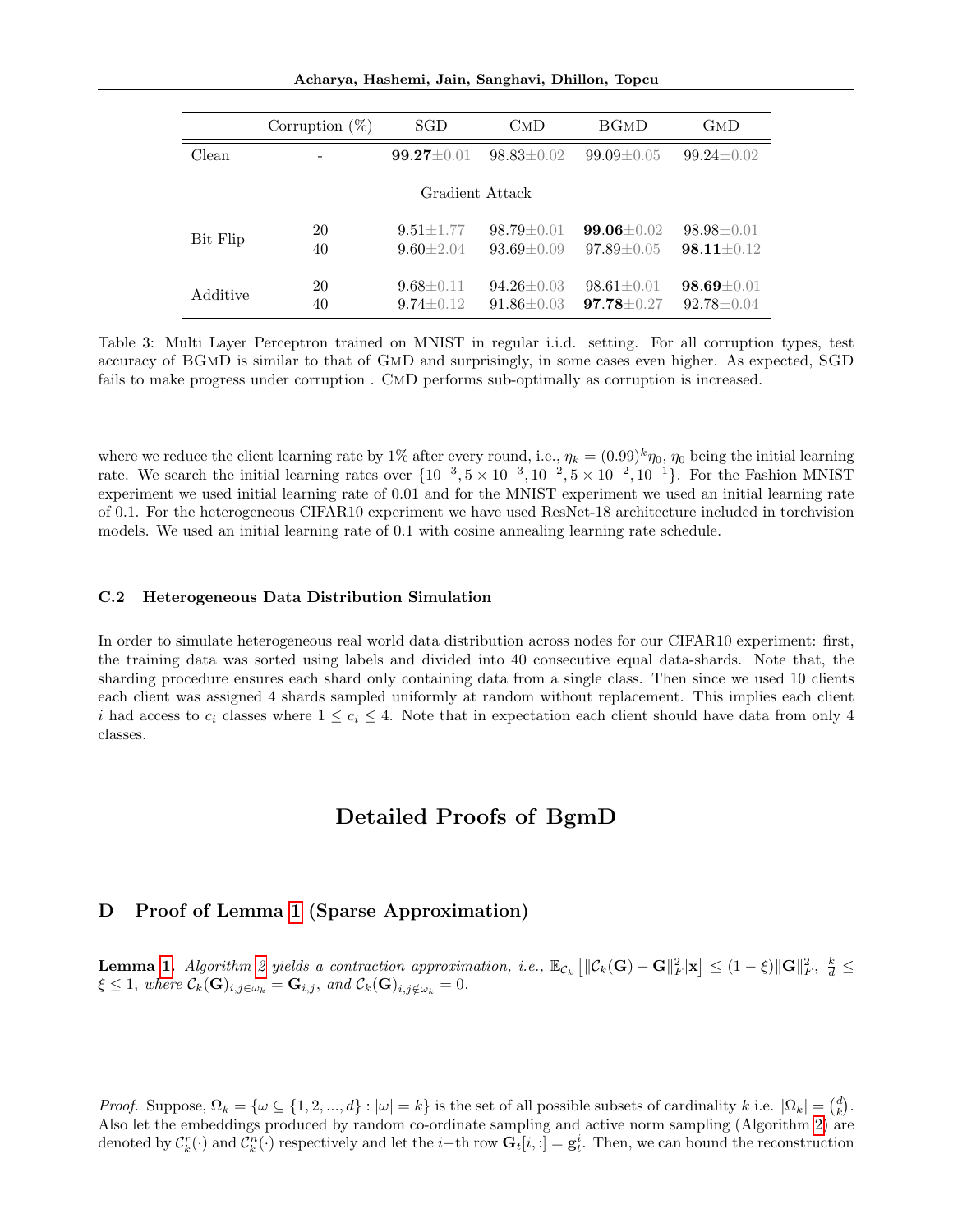error in expectation  $\forall \mathbf{G}_t \in \mathbb{R}^{b \times d}$  as:

$$
\mathbb{E}_{\mathcal{C}_k^n} \left[ \|\mathcal{C}_k^n(\mathbf{G}_t) - \mathbf{G}_t\|_F^2 |\mathbf{G} \right] \leq \mathbb{E}_{\mathcal{C}_k^n} \left[ \|\mathcal{C}_k^r(\mathbf{G}_t) - \mathbf{G}_t\|^2 |\mathbf{G}_t \right]
$$

$$
= \sum_{i=1}^n \mathbb{E}_{\mathcal{C}_k^n} \left[ \|\mathcal{C}_k^r(\mathbf{g}_t^i) - \mathbf{g}_t^i\|^2 |\mathbf{g}_t^i \right]
$$

$$
= \sum_{i=1}^n \frac{1}{|\Omega_k|} \sum_{\omega \in \Omega_k} \sum_{i=1}^d \mathbf{x}_i^2 \mathbb{I}\{i \notin \omega\}
$$

$$
= \sum_{i=1}^n (1 - \frac{k}{d}) ||\mathbf{g}_t^i||^2
$$

$$
= (1 - \frac{k}{d}) ||\mathbf{G}_t||_F^2
$$

<span id="page-17-0"></span>E Computational Complexity of BGmD iterates

<span id="page-17-1"></span>**Proposition 1.** (Computational Complexity). Given an  $\epsilon$ - approximate GM oracle, each gradient aggregation of BGMD with block size k incurs a computational cost of:  $\mathcal{O}(\frac{k}{\epsilon^2} + bd)$ .

■

*Proof.* Let us first recall, one gradient aggregation operation: given b stochastic gradients  $\mathbf{g}_i \ \forall i \in [b]$ , the goal of the aggregation step is to compute  $\tilde{\mathbf{g}}$  for subsequent iterations of the form  $\mathbf{x}_{t+1} = \mathbf{x}_t - \eta \tilde{g}$ . Further,  $\mathbf{G}_t \in \mathbb{R}^{b \times d}$ denote the gradient jacobian where i th row  $G_t[i, :]$  corresponds to  $g_i$ . Also assume that we have at our disposal an oracle  $GM(\cdot)$  that can compute an  $\epsilon$ -approximate GM  $\mathbf{g}_i \in \mathbb{R}^d$   $\forall i \in [b]$  using  $\mathcal{O}(\frac{d}{\epsilon^2})$  compute [Cohen et al.](#page-9-7) [\(2016\)](#page-9-7). Recall that BGmD (Algorithm [1\)](#page-2-1) is composed of the following main steps:

• Memory Augmentation: At each gradient aggregation step, BGMD needs to add back the stored memory  $\hat{\mathbf{m}}_t$  compensating for accumulated residual error incurred in previous iterations to  $\mathbf{G}_t$  such that  $\mathbf{G}_t[i, :] = \gamma \mathbf{G}_t[i, :]$  $]+\hat{\mathbf{m}}_t$ . Note that, this is a row wise linear (addition) operation implying  $\mathcal{O}(bd)$  associated cost.

• Active Norm Sampling: At each gradient aggregation step:  $BGMD$  selects k of the d coordinates i.e. k columns of  $G_t$  using Algorithm [2.](#page-2-0) This requires computing the  $\ell_2$  norm distribution along the d columns, followed by sampling k of them proportional to the norm distribution. The computational complexity of computing Active *Norm Sampling is*  $\mathcal{O}(bd)$  [Wang and Singh](#page-12-22) [\(2017\)](#page-12-22).

• Compute  $M_{t+1}$ : Further, memory needs to be updated to  $M_{t+1}$  for future iterates implying another row wise linear operation incurring  $\mathcal{O}(bd)$  compute.

• Low Rank Gm: Note that BGMD needs to run GM( $\cdot$ ) over  $\mathbb{R}^k$  implying a cost of  $\mathcal{O}(\frac{k}{\epsilon^2})$ .

Putting it together, the total cost of computing gradient aggregation per iteration using Algorithm [1](#page-2-1) is then  $\mathcal{O}(\frac{k}{\epsilon^2}$  $\frac{c}{2} + bd$ ).

### E.1 Proof of Lemma [2](#page-4-1) (Choice of k)

**Lemma [2.](#page-4-1)** Let  $k \leq \mathcal{O}(\frac{1}{F} - b\epsilon^2) \cdot d$ . Then, given an  $\epsilon$ - approximate GM oracle, Algorithm [1](#page-2-1) achieves a factor F speedup over Gm-SGD for aggregating b samples.

*Proof.* First, note that: for one step of gradient aggregation GM-SGD makes one call to  $GM(\cdot)$  oracle implying a  $\mathcal{O}(\frac{d}{\epsilon^2})$  computational cost per gradient aggregation.

Now, let us assume,  $k = \beta d$  where  $0 < \beta < 1$  denotes the fraction of total gradient dimensions retained by BGMD. Then using Proposition [1](#page-17-1) we can find a bound on  $\beta$  such that gradient aggregation step of BGMD has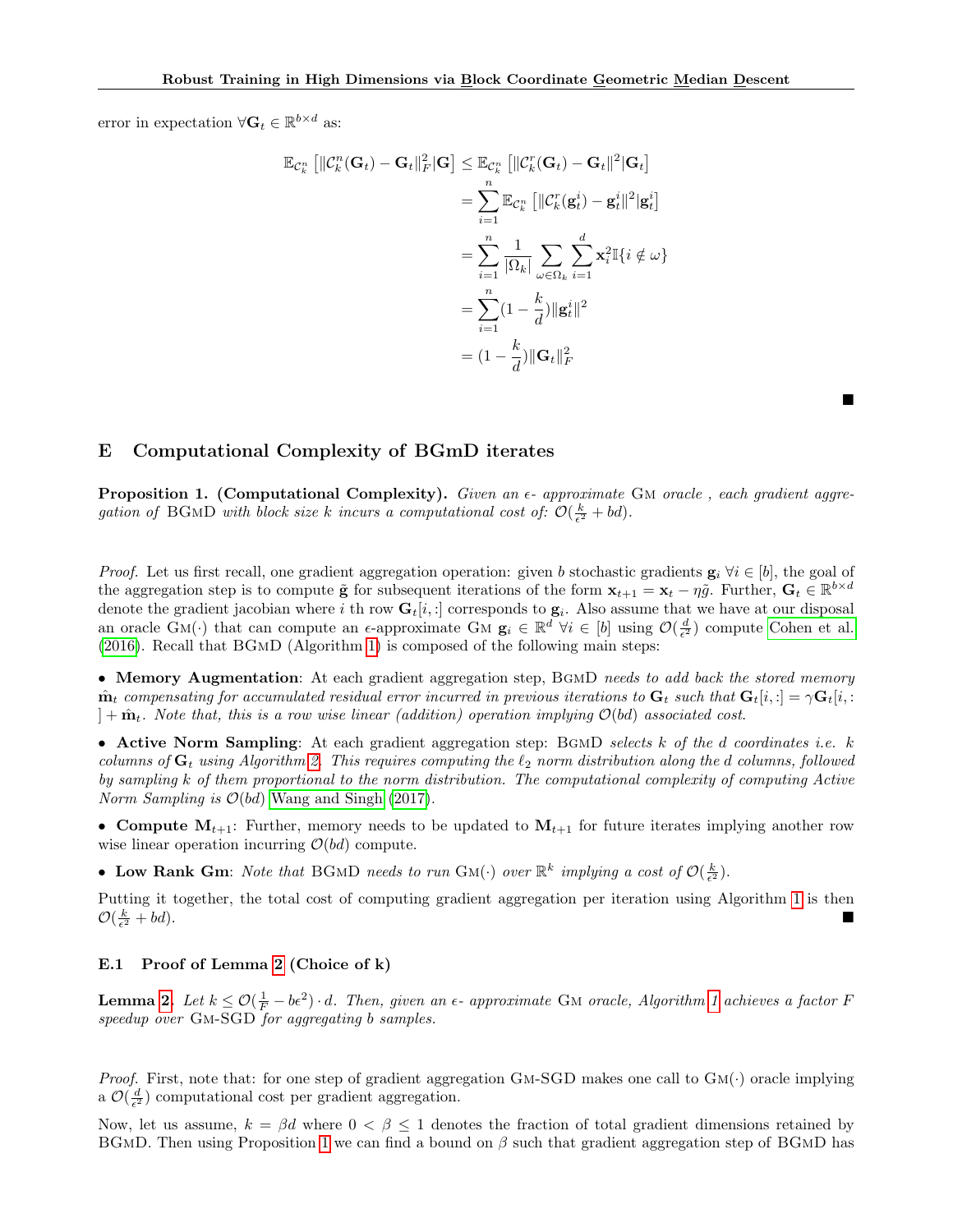a linear speedup over that of Gm-SGD by a linear factor F.

$$
\mathcal{O}(\frac{d}{\epsilon^2}) \ge F \cdot \mathcal{O}(\frac{k}{\epsilon^2} + bd)
$$
  
\n
$$
\Rightarrow \mathcal{O}(\frac{1}{\epsilon^2}) \ge \mathcal{O}(\frac{F\beta}{\epsilon^2}) + \mathcal{O}(Fb)
$$
  
\n
$$
\Rightarrow \mathcal{O}(F\beta) \le \mathcal{O}(1) - \mathcal{O}(Fbe^2)
$$
  
\n
$$
\Rightarrow \mathcal{O}(\beta) \le \mathcal{O}(\frac{1}{F}) - \mathcal{O}(be^2)
$$
\n(23)

This concludes the proof.

### F Detailed Statements of the convergence Theorems

We here state the full version of the main convergence theorems

**Theorem [1](#page-5-0) (Smooth Non-convex).** Consider the general case where the functions  $f_i$  correspond to noncorrupt samples  $i \in \mathbb{G}$  i.e.  $f = \frac{1}{\mathbb{G}} \sum_{i \in \mathbb{G}} f_i(\mathbf{x})$  are **non-convex** and **smooth** (Assumption [2\)](#page-5-2). Define,  $R_0 :=$  $f(\mathbf{x}_0) - f(\mathbf{x}^*)$  where  $\mathbf{x}^*$  is the true optima and  $\mathbf{x}_0$  is the initial parameters. Run Algorithm [1](#page-2-1) with compression factor ξ (Lemma [1\)](#page-3-1), learning rate  $\gamma = 1/2L$  and  $\epsilon$ -approximate GM(·) oracle in presence of  $\alpha$ -corruption (Definition [1\)](#page-0-1) for  $T$  iterations. Then it holds that:

$$
\frac{1}{T} \sum_{t=0}^{T-1} \mathbb{E} \|\nabla f(\mathbf{x}_t)\|^2 \le \frac{8R_0}{\gamma T} + 8L\gamma\sigma^2 + \frac{48L^2\gamma^2\sigma^2(1-\xi^2)}{\xi^2} \n+ \frac{2304\sigma^2}{(1-\alpha)^2} \left[1 + \frac{4(1-\xi^2)}{\xi^2}\right] + \frac{48\epsilon^2}{\gamma^2 |\mathbb{G}|^2 (1-\alpha)^2} \n= \mathcal{O}\left(\frac{LR_0}{T} + \frac{\sigma^2 \xi^{-2}}{(1-\alpha)^2} + \frac{L^2 \epsilon^2}{|\mathbb{G}|^2 (1-\alpha)^2}\right)
$$
\n(24)

**Theorem [2](#page-5-1)** (Non-convex under PLC). Assume in addition to non-convex and smooth (Assumption [2\)](#page-5-2) the functions  $f_i$  correspond to non-corrupt samples also satisfy the **Polyak-Lojasiewicz Condition** (Assumption [3\)](#page-5-3) with parameter  $\mu$ . After T iterations Algorithm [1](#page-2-1) with compression factor  $\xi$  (Lemma [1\)](#page-3-1), learning rate  $\gamma = 1/4L$ and  $\epsilon$ −approximate GM(·) oracle in presence of  $\alpha$ −corruption (Definition [1\)](#page-0-1) satisfies:

$$
\mathbb{E} \|\hat{\mathbf{x}}_{T} - \mathbf{x}^{*}\|^{2} \leq \frac{16(f(\mathbf{x}_{0}) - f^{*})}{\mu^{2} \gamma} \left[1 - \frac{\mu \gamma}{2}\right]^{T} + \frac{16L\gamma\sigma^{2}}{\mu^{2}} + \left[\frac{80\gamma^{2}\sigma^{2}L^{2}(1 - \xi^{2})}{\mu^{2}\xi^{2}}\right] + \frac{3072\sigma^{2}}{\mu^{2}(1 - \alpha)^{2}} \left[1 + \frac{4(1 - \xi^{2})}{\xi^{2}}\right] + \frac{64\epsilon^{2}}{\mu^{2} \gamma^{2} |\mathbb{G}|^{2}(1 - \alpha)^{2}} - \mathcal{O}\left(\frac{LR_{0}}{\mu^{2}} \left[1 - \frac{\mu}{8L}\right]^{T} + \frac{\sigma^{2}\xi^{-2}}{\mu^{2}(1 - \alpha)^{2}} + \frac{L^{2}\epsilon^{2}}{\mu^{2}|\mathbb{G}|^{2}(1 - \alpha)^{2}}\right)
$$
\n(25)

for a global optimal solution  $\mathbf{x}^* \in \mathcal{X}^*$ . Here,  $\hat{\mathbf{x}}_T := \frac{1}{W_T} \sum_{t=0}^{T-1} w_t \mathbf{x}_t$  with weights  $w_t := (1 - \frac{\mu}{8L})^{-(t+1)}$ ,  $W_T := \sum_{t=0}^{T-1} w_t$ .

# G Intermediate Facts and Lemmas

<span id="page-18-0"></span>Fact 1.  $\mathbb{E} \|\sum_{i\in \mathcal{A}} \mathbf{a}_i\|^2 \leq |\mathcal{A}| \sum_{i\in \mathcal{A}} \mathbb{E} \|\mathbf{a}_i\|^2$ This can be seen as a consequence of the Jensen's inequality.

<span id="page-18-1"></span>Fact 2 (Young's Inequality). For any  $\beta > 0$ ,

$$
\mathbb{E}[\langle \mathbf{a}, \mathbf{b} \rangle] \le \frac{\beta}{2} \mathbb{E} \|\mathbf{a}\|^2 + \frac{1}{2\beta} \mathbb{E} \|\mathbf{b}\|^2 \tag{26}
$$

This can be seen as a special case of the weighted AM-GM inequality.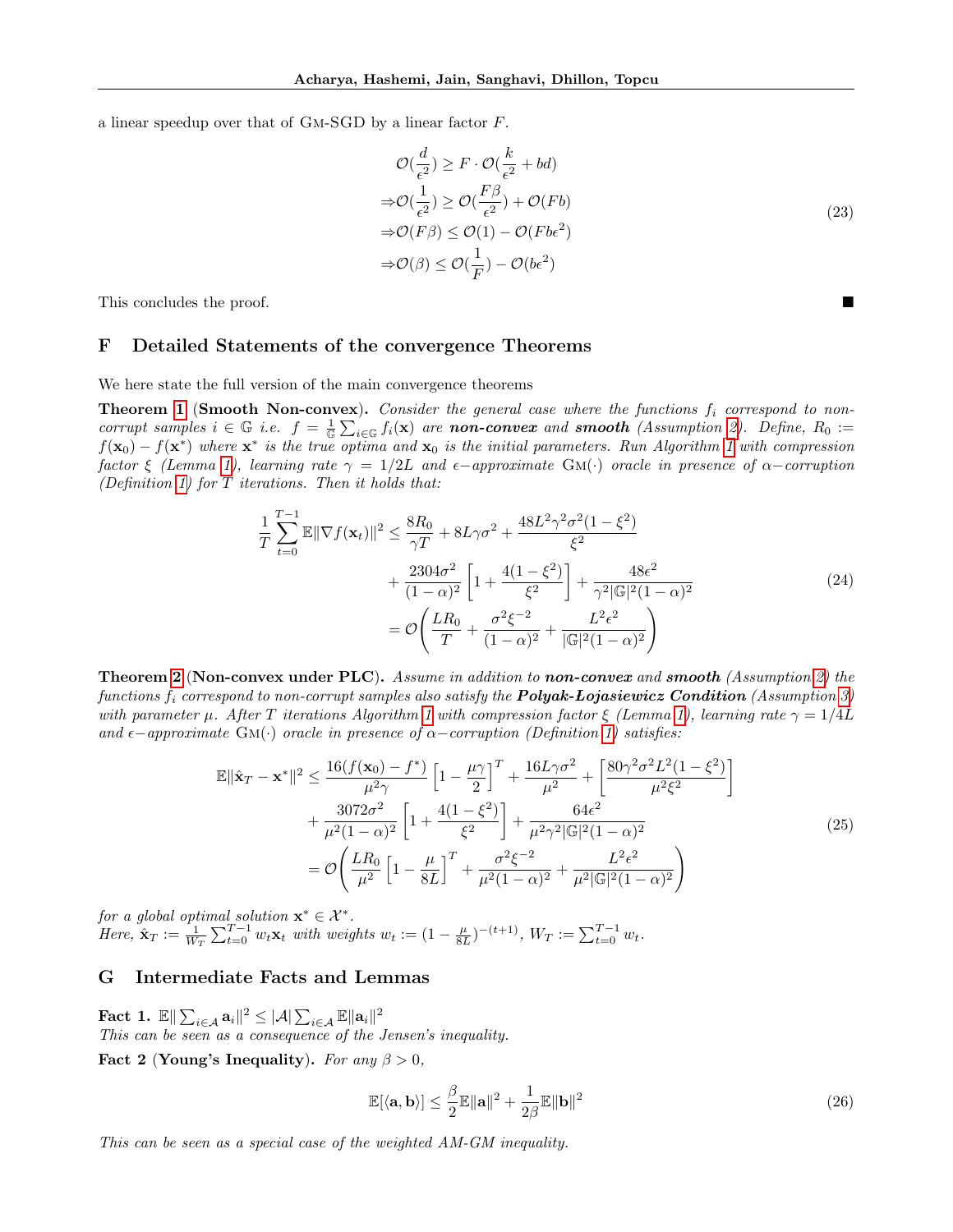<span id="page-19-3"></span>**Fact 3 (Lemma 2 in [Stich](#page-12-23) [\(2019\)](#page-12-23)).** Let  $\{a_t\}$  and  $\{b_t\}$  be to non-negative sequences such that

$$
a_{t+1} \le (1 - r\gamma)a_t - s\gamma b_t + c,\tag{27}
$$

where  $r, \gamma, s, c > 0$  and  $r\gamma < 1$ . Let  $w_t = (1 - r\gamma)^{-(t+1)}$  and  $W_T = \sum_{t=0}^{T-1} w_t$ . Then the following holds:

$$
\frac{s}{W_T} \sum_{t=0}^{T-1} b_t w_t + r a_T \le \frac{a_0}{\gamma} (1 - r \gamma)^T + \frac{c}{\gamma}.
$$
\n(28)

<span id="page-19-4"></span>**Fact 4.** Let f be a function that satisfies PLC (Assumption [3\)](#page-5-3) with parameter  $\mu$ . Then, f satisfies the quadratic growth condition [Karimi et al.](#page-10-11) [\(2016\)](#page-10-11); [Zhang](#page-12-24) [\(2020\)](#page-12-24):

$$
f(\mathbf{x}) - f^* \ge \frac{\mu}{2} ||\mathbf{x} - \mathbf{x}_p||^2
$$
 (29)

where  $\mathbf{x}_p$  is the projection of  $\mathbf x$  onto the solution set  $\mathcal{X}^*$ .

#### G.1 Proof of Lemma [3](#page-6-2)

Proof. The result is due to Lemma 5 in [Basu et al.](#page-9-22) [\(2019\)](#page-9-22) which is inspired by Lemma 3 in [Karimireddy et al.](#page-10-8) [\(2019b\)](#page-10-8). The proof relies on using the fact that the proposed norm sampling operator  $\mathcal{C}_k$ , as shown in Lemma [1](#page-3-1) is contractive. Hence, we can use this property to derive a recursive bound on the norm of the memory. Using this result as well as the bounded stochastic gradient assumption results in a geometric sum that can be bounded by the RHS of  $(12)$ .

#### G.2 Proof of Lemma [4](#page-6-0)

*Proof.* Since  $\tilde{\mathbf{g}}_t$  is the  $\epsilon$ -accurate GM of  $\{\Delta_t^i\}_i$ ,  $\mathbf{z}_t$  can be thought of as the  $\epsilon$ -accurate GM of  $\{\Delta_t^i - \Delta_t\}_i$ . Thus, by the classical robustness property of Gm (Theorem. 2.2 in [Lopuhaa et al.](#page-11-4) [\(1991\)](#page-11-4); see also [Minsker et al.](#page-11-6) [\(2015\)](#page-11-6); [Cohen et al.](#page-9-7) [\(2016\)](#page-9-7); [Chen et al.](#page-9-5) [\(2017\)](#page-9-5); [Li et al.](#page-11-27) [\(2019a\)](#page-11-27); [Wu et al.](#page-12-0) [\(2020\)](#page-12-0) for similar adaptations) we have

<span id="page-19-2"></span>
$$
\mathbb{E}\|\mathbf{z}_t\|^2 \le \frac{8|\mathbb{G}|}{(|\mathbb{G}|-|\mathbb{B}|)^2} \sum_{i\in\mathbb{G}} \mathbb{E}\|\Delta_t^i - \Delta_t\|^2 + \frac{2\epsilon^2}{(|\mathbb{G}|-|\mathbb{B}|)^2}.
$$
 (30)

Next, we bound  $\mathbb{E} \|\Delta_t^i - \Delta_t\|^2$  using the properties of memory mechanism stated in Lemma [3](#page-6-2)

<span id="page-19-1"></span>
$$
\mathbb{E}||\Delta_t^i - \Delta_t||^2 = 2\mathbb{E}||\Delta_t^i||^2 + 2\mathbb{E}||\Delta_t||^2
$$
  
\n
$$
\leq 2\mathbb{E}||\Delta_t^i||^2 + \frac{2}{|\mathbb{G}|}\sum_{i\in\mathbb{G}}\mathbb{E}||\Delta_t^i||^2
$$
  
\n
$$
\leq 4\max_{i\in\mathbb{G}}\mathbb{E}||\Delta_t^i||^2,
$$
\n(31)

where we used Fact [1](#page-18-0) twice. Next, we establish a bound on the norm of the communicated messages as follows. Add and subtract  $\mathbf{p}_t^i$  and use the update rule of the memory to obtain

<span id="page-19-0"></span>
$$
\mathbb{E}||\Delta_t^i||^2 = \mathbb{E}||\Delta_t^i + \mathbf{p}_t^i - \mathbf{p}_t^i||^2
$$
  
\n
$$
= \mathbb{E}||\mathbf{p}_t^i - \hat{\mathbf{m}}_{t+1}||^2
$$
  
\n
$$
= \mathbb{E}||\gamma \mathbf{g}_t^i + \hat{\mathbf{m}}_t - \hat{\mathbf{m}}_{t+1}||^2
$$
  
\n
$$
\leq 3\mathbb{E}||\gamma \mathbf{g}_t^i||^2 + 3\mathbb{E}||\hat{\mathbf{m}}_t||^2 + 3\mathbb{E}||\hat{\mathbf{m}}_{t+1}||^2,
$$
  
\n
$$
\leq 3\gamma^2 \sigma^2 + 3\mathbb{E}||\hat{\mathbf{m}}_t||^2 + 3\mathbb{E}||\hat{\mathbf{m}}_{t+1}||^2,
$$
\n(32)

by definition of  $\mathbf{p}_t^i$  and Fact [1.](#page-18-0) Notice that using Lemma [3](#page-6-2) we can uniformly bound the last two terms on the RHS of [\(32\)](#page-19-0):

$$
3\mathbb{E} \|\hat{\mathbf{m}}_t\|^2 + 3\mathbb{E} \|\hat{\mathbf{m}}_{t+1}\|^2 \le \frac{24(1-\xi^2)\gamma^2 \sigma^2}{\xi^2}.
$$
\n(33)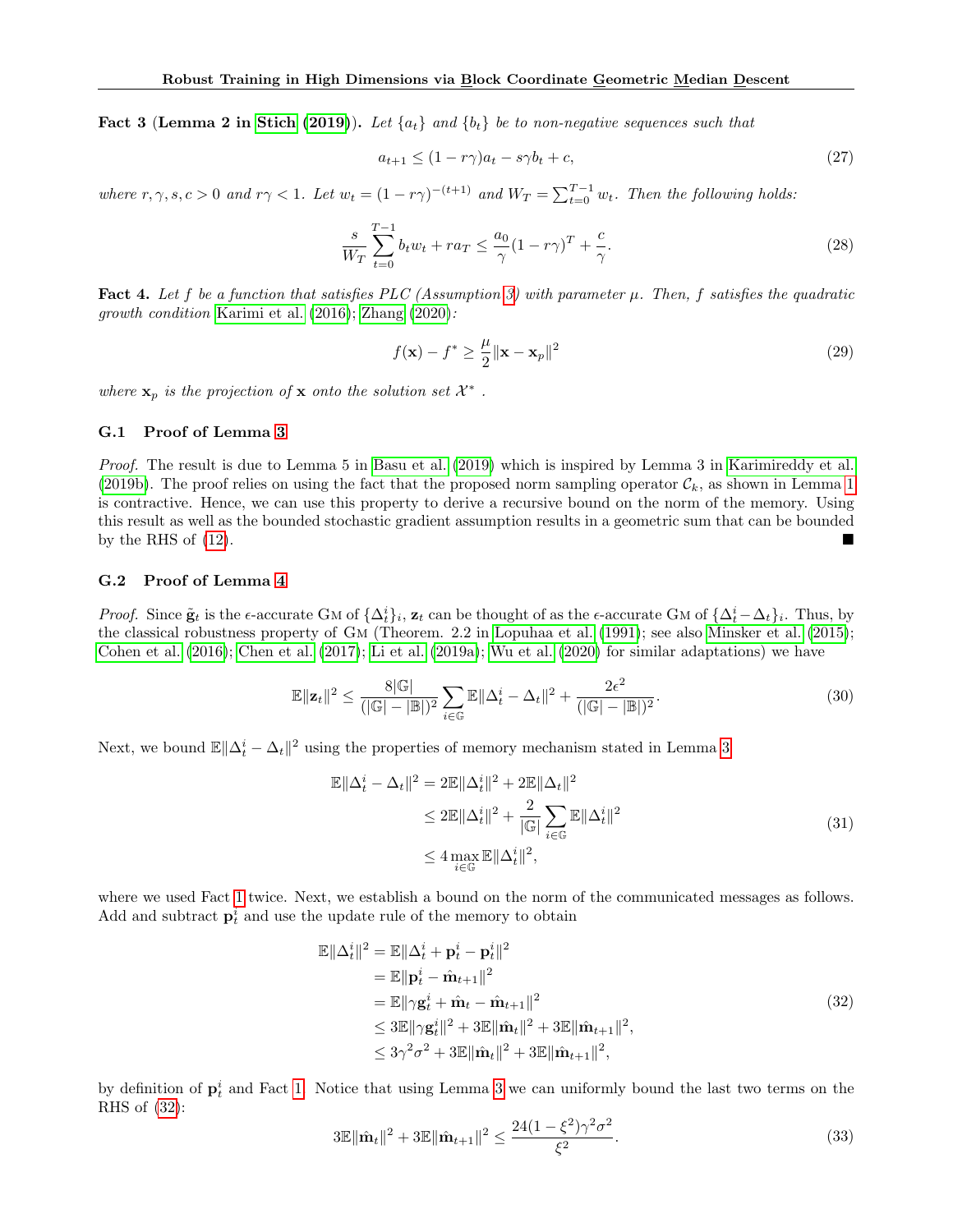Therefore, we conclude

<span id="page-20-0"></span>
$$
\mathbb{E}||\Delta_t^i||^2 \le 3\gamma^2\sigma^2 + \frac{24(1-\xi^2)\gamma^2\sigma^2}{\xi^2}.
$$
\n(34)

Therefore, by [\(31\)](#page-19-1) and [\(34\)](#page-20-0)

$$
\mathbb{E}||\Delta_t^i - \Delta_t||^2 \le 12\gamma^2 \sigma^2 \left[1 + \frac{4(1 - \xi^2)}{\xi^2}\right],\tag{35}
$$

and the proof is complete by combining this last result with  $(30)$ .

### G.3 Proof of Lemma [5](#page-6-1)

*Proof.* We derive a recursive relation for the difference  $\mathbf{x}_{t+1} - \tilde{\mathbf{x}}_{t+1}$ . It follows that

<span id="page-20-1"></span>
$$
\mathbf{x}_{t+1} = \mathbf{x}_t - \tilde{\mathbf{g}}_t \n= \mathbf{x}_t - \Delta_t - \mathbf{z}_t.
$$
\n(36)

On the other hand,

<span id="page-20-2"></span>
$$
\tilde{\mathbf{x}}_{t+1} = \tilde{\mathbf{x}}_t - \gamma \mathbf{g}_t - \gamma \mathbf{z}_t \n= \tilde{\mathbf{x}}_t - \gamma \mathbf{g}_t - \mathbf{z}_t \n= \tilde{\mathbf{x}}_t - \gamma \mathbf{g}_t - \mathbf{z}_t,
$$
\n(37)

Collectively, [\(36\)](#page-20-1) and [\(37\)](#page-20-2) imply

$$
\mathbf{x}_{t+1} - \tilde{\mathbf{x}}_{t+1} = (\mathbf{x}_t - \tilde{\mathbf{x}}_t) + (\gamma \mathbf{g}_t - \Delta_t). \tag{38}
$$

Since  $y_0 = \tilde{y}_0$  using induction yields

$$
\mathbf{x}_{t+1} - \tilde{\mathbf{x}}_{t+1} = \sum_{j=0}^{t} (\gamma \mathbf{g}_t - \Delta_j)
$$
  
= 
$$
\sum_{j=0}^{t} (\mathbf{m}_{j+1} - \mathbf{m}_j)
$$
  
= 
$$
\mathbf{m}_{t+1} - \mathbf{m}_0 = \mathbf{m}_{t+1},
$$
 (39)

where we used the fact that  $m_0 = 0$ .

#### G.4 Proof of Lemma [6](#page-6-4)

*Proof.* Recall that  $\mathbf{g}_t = \frac{1}{|\mathbb{G}|} \sum_{i \in \mathbb{G}} \nabla f_i(\mathbf{x}_t, z_t^i)$ , i.e., the average of stochastic gradients ove uncorrupted samples at time t, and  $\mathbb{E}[\mathbf{g}_t] = \bar{\mathbf{g}_t}$ . By the definition of L-smoothness (see Assumption [2\)](#page-5-2), we have

$$
f(\tilde{\mathbf{x}}_{t+1}) \le f(\tilde{\mathbf{x}}_t) + \langle \nabla f(\tilde{\mathbf{x}}_t), \tilde{\mathbf{x}}_{t+1} - \tilde{\mathbf{x}}_t \rangle + \frac{L}{2} ||\tilde{\mathbf{x}}_{t+1} - \tilde{\mathbf{x}}_t||^2
$$
  
=  $f(\tilde{\mathbf{x}}_t) + \langle \nabla f(\tilde{\mathbf{x}}_t), -\gamma \mathbf{g}_t - \mathbf{z}_t \rangle + \frac{L}{2} ||\gamma \mathbf{g}_t + \mathbf{z}_t||^2$   

$$
\le f(\tilde{\mathbf{x}}_t) - \gamma \langle \nabla f(\tilde{\mathbf{x}}_t), \mathbf{g}_t \rangle - \langle \nabla f(\tilde{\mathbf{x}}_t), \mathbf{z}_t \rangle + L\gamma^2 ||\mathbf{g}_t||^2 + L||\mathbf{z}_t||^2.
$$
 (40)

Let  $\mathbb{E}_t$  denote expectation with respect to sources of randomness in computation of stochastic gradients at time t. Then,

<span id="page-20-3"></span>
$$
\mathbb{E}_t[f(\tilde{\mathbf{x}}_{t+1})] \le f(\tilde{\mathbf{x}}_t) - \gamma \langle \nabla f(\tilde{\mathbf{x}}_t), \bar{\mathbf{g}}_t \rangle - \mathbb{E}_t[\langle \nabla f(\tilde{\mathbf{x}}_t), \mathbf{z}_t \rangle] + L\gamma^2 \mathbb{E}_t ||\mathbf{g}_t||^2 + L\mathbb{E}_t ||\mathbf{z}_t||^2. \tag{41}
$$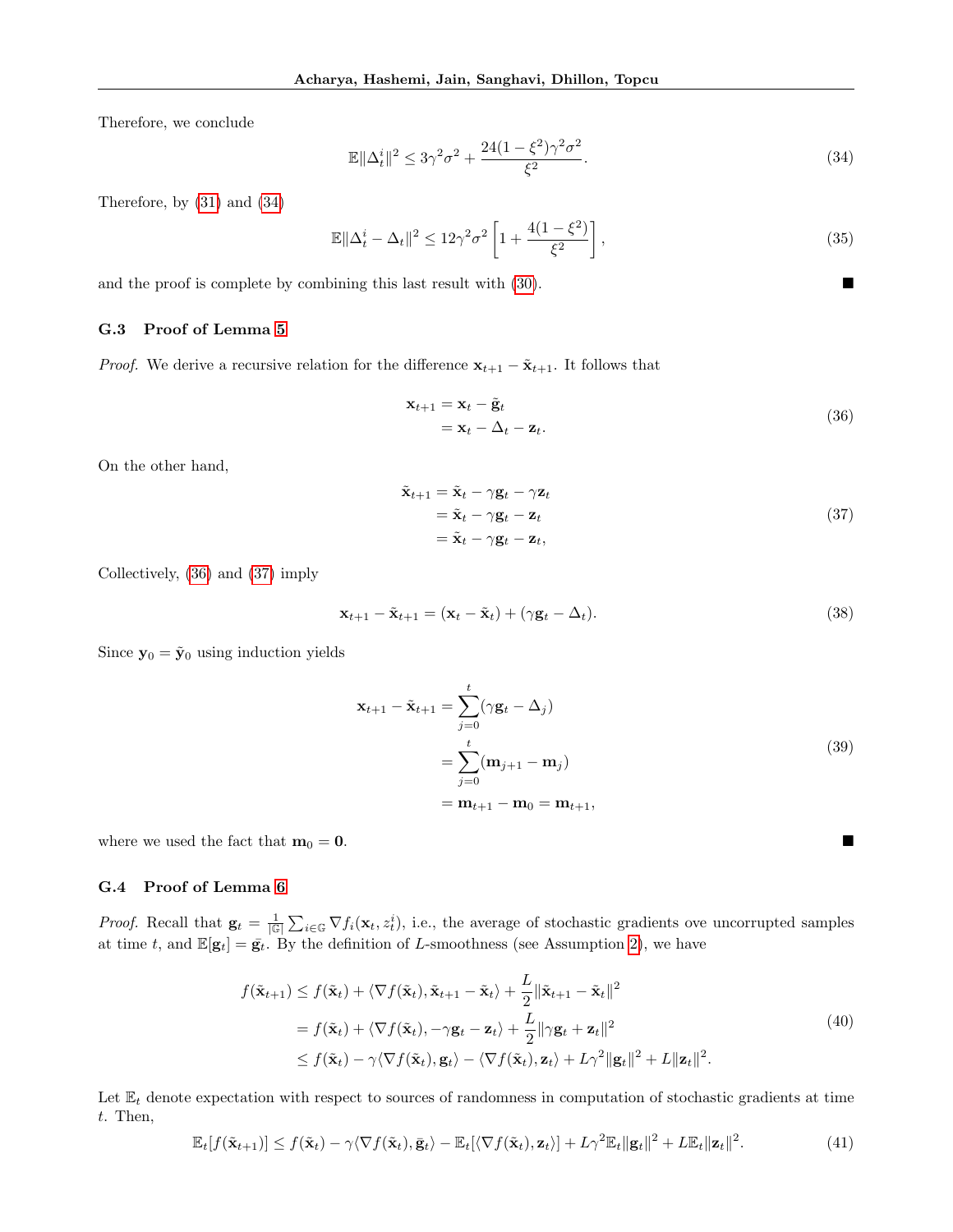The first inner-product in [\(41\)](#page-20-3) can be bounded according to

$$
2\langle \nabla f(\tilde{\mathbf{x}}_t), \bar{\mathbf{g}}_t \rangle = \|\nabla f(\tilde{\mathbf{x}}_t)\|^2 + \|\bar{\mathbf{g}}_t\|^2 - \|\nabla f(\tilde{\mathbf{x}}_t) - \bar{\mathbf{g}}_t\|^2
$$
  
\n
$$
\geq \|\nabla f(\tilde{\mathbf{x}}_t)\|^2 - \|\nabla f(\tilde{\mathbf{x}}_t) - \bar{\mathbf{g}}_t\|^2
$$
  
\n
$$
= \|\nabla f(\tilde{\mathbf{x}}_t)\|^2 - \|\frac{1}{|\mathbb{G}|} \sum_{i \in \mathbb{G}} \nabla f_i(\tilde{\mathbf{x}}_t) - \frac{1}{|\mathbb{G}|} \sum_{i \in \mathbb{G}} \nabla f_i(\mathbf{x}_t)\|^2
$$
  
\n
$$
\geq \|\nabla f(\tilde{\mathbf{x}}_t)\|^2 - \frac{1}{|\mathbb{G}|} \sum_{i \in \mathbb{G}} \|\nabla f_i(\tilde{\mathbf{x}}_t) - \nabla f_i(\mathbf{x}_t)\|^2
$$
  
\n
$$
\geq \|\nabla f(\tilde{\mathbf{x}}_t)\|^2 - L^2 \|\tilde{\mathbf{x}}_t - \mathbf{x}_t\|^2
$$
  
\n
$$
= \|\nabla f(\tilde{\mathbf{x}}_t)\|^2 + L^2 \|\tilde{\mathbf{x}}_t - \mathbf{x}_t\|^2 - 2L^2 \|\tilde{\mathbf{x}}_t - \mathbf{x}_t\|^2
$$
  
\n
$$
\geq \|\nabla f(\tilde{\mathbf{x}}_t)\|^2 + \|\nabla f(\tilde{\mathbf{x}}_t) - \nabla f(\mathbf{x}_t)\|^2 - 2L^2 \|\tilde{\mathbf{x}}_t - \mathbf{x}_t\|^2
$$
  
\n
$$
= \|\nabla f(\tilde{\mathbf{x}}_t)\|^2 + \|\nabla f(\tilde{\mathbf{x}}_t) - \nabla f(\mathbf{x}_t)\|^2 - 2L^2 \|\tilde{\mathbf{x}}_t - \mathbf{x}_t\|^2
$$
  
\n
$$
\geq \frac{1}{2} \|\nabla f(\mathbf{x}_t)\|^2 - 2L^2 \|\tilde{\mathbf{x}}_t - \mathbf{x}_t\|^
$$

where we employed Fact [1](#page-18-0) and L-smoothness of each function several times. Therefore,

<span id="page-21-0"></span>
$$
-\gamma \langle \nabla f(\tilde{\mathbf{x}}_t), \bar{\mathbf{g}}_t \rangle \le -\frac{\gamma}{4} \|\nabla f(\mathbf{x}_t)\|^2 + \gamma L^2 \|\tilde{\mathbf{x}}_t - \mathbf{x}_t\|^2.
$$
 (43)

We now bound the second inner-product. To this end,

<span id="page-21-1"></span>
$$
-\mathbb{E}_{t}[\langle \nabla f(\tilde{\mathbf{x}}_{t}), \mathbf{z}_{t} \rangle] = -\mathbb{E}_{t}[\langle \nabla f(\mathbf{x}_{t}), \mathbf{z}_{t} \rangle] + \mathbb{E}_{t}[\langle \nabla f(\mathbf{x}_{t}) - \nabla f(\tilde{\mathbf{x}}_{t}), \mathbf{z}_{t} \rangle]
$$
  
\n
$$
\leq \rho \gamma \|\nabla f(\mathbf{x}_{t})\|^{2} + \frac{1}{2\rho \gamma} \mathbb{E}_{t} \|\mathbf{z}_{t}\|^{2} + \mathbb{E}_{t}[\langle \nabla f(\mathbf{x}_{t}) - \nabla f(\tilde{\mathbf{x}}_{t}), \mathbf{z}_{t} \rangle]
$$
  
\n
$$
\leq \frac{\rho \gamma}{2} \|\nabla f(\mathbf{x}_{t})\|^{2} + \frac{1}{2\rho \gamma} \mathbb{E}_{t} \|\mathbf{z}_{t}\|^{2} + \frac{1}{2\gamma} \mathbb{E}_{t} \|\mathbf{z}_{t}\|^{2} + \frac{\gamma}{2} \|\nabla f(\mathbf{x}_{t}) - \nabla f(\tilde{\mathbf{x}}_{t})\|^{2}
$$
  
\n
$$
\leq \frac{\rho \gamma}{2} \|\nabla f(\mathbf{x}_{t})\|^{2} + \left(\frac{1}{2\rho \gamma} + \frac{1}{2\gamma}\right) \mathbb{E}_{t} \|\mathbf{z}_{t}\|^{2} + \frac{\gamma L^{2}}{2} \|\mathbf{x}_{t} - \tilde{\mathbf{x}}_{t}\|^{2},
$$
\n(44)

where we used Fact [2](#page-18-1) twice and to obtain the last inequality we employed the smoothness assumption. Here,  $0 < \rho < 0.5$  is a parameter whose value will be determined later.

Application of [\(43\)](#page-21-0) and [\(44\)](#page-21-1) in [\(41\)](#page-20-3) yields

<span id="page-21-2"></span>
$$
\mathbb{E}_{t}[f(\tilde{\mathbf{x}}_{t+1})] \le f(\tilde{\mathbf{x}}_{t}) - \left(\frac{1}{2} - \rho\right) \frac{\gamma}{2} ||\nabla f(\mathbf{x}_{t})||^{2} + \frac{3\gamma L^{2}}{2} ||\tilde{\mathbf{x}}_{t} - \mathbf{x}_{t}||^{2} + L\gamma^{2} \mathbb{E}_{t} ||\mathbf{g}_{t}||^{2} + \left(L + \frac{1}{2\rho\gamma} + \frac{1}{2\gamma}\right) \mathbb{E}_{t} ||\mathbf{z}_{t}||^{2}.
$$
\n(45)

■

# H Proof of Theorem [1](#page-5-0)

Proof. Rearranging [\(45\)](#page-21-2) and taking expectation with respect to the entire sources of randomness, i.e. the proposed coordinated sparse approximation and the randomness in computation of stochastic gradient in iterations  $0, \ldots, t-1$ , using the bounded SFO assumption yields

<span id="page-21-3"></span>
$$
\left(\frac{1}{2} - \rho\right) \frac{\gamma}{2} \mathbb{E} \|\nabla f(\mathbf{x}_t)\|^2 \le \mathbb{E}[f(\tilde{\mathbf{x}}_t)] - \mathbb{E}[f(\tilde{\mathbf{x}}_{t+1})] + \frac{3\gamma L^2}{2} \mathbb{E} \|\tilde{\mathbf{x}}_t - \mathbf{x}_t\|^2 + L\gamma^2 \sigma^2 + \left(L + \frac{1}{2\rho\gamma} + \frac{1}{2\gamma}\right) \mathbb{E} \|\mathbf{z}_t\|^2.
$$
\n(46)

Evidently, we need to bound two quantities in [\(46\)](#page-21-3). Lemma [4](#page-6-0) establishes a bound on  $\mathbb{E} \|\mathbf{z}_t\|^2$  while by Lemma [5](#page-6-1)

<span id="page-21-4"></span>
$$
\mathbb{E}\|\tilde{\mathbf{x}}_t - \mathbf{x}_t\|^2 = \mathbb{E}\|\mathbf{m}_t\|^2 \le \frac{1}{|\mathbb{G}|}\sum_{i\in\mathbb{G}}\mathbb{E}\|\hat{\mathbf{m}}_t\|^2 \le \frac{4(1-\xi^2)\gamma^2\sigma^2}{\xi^2}
$$
(47)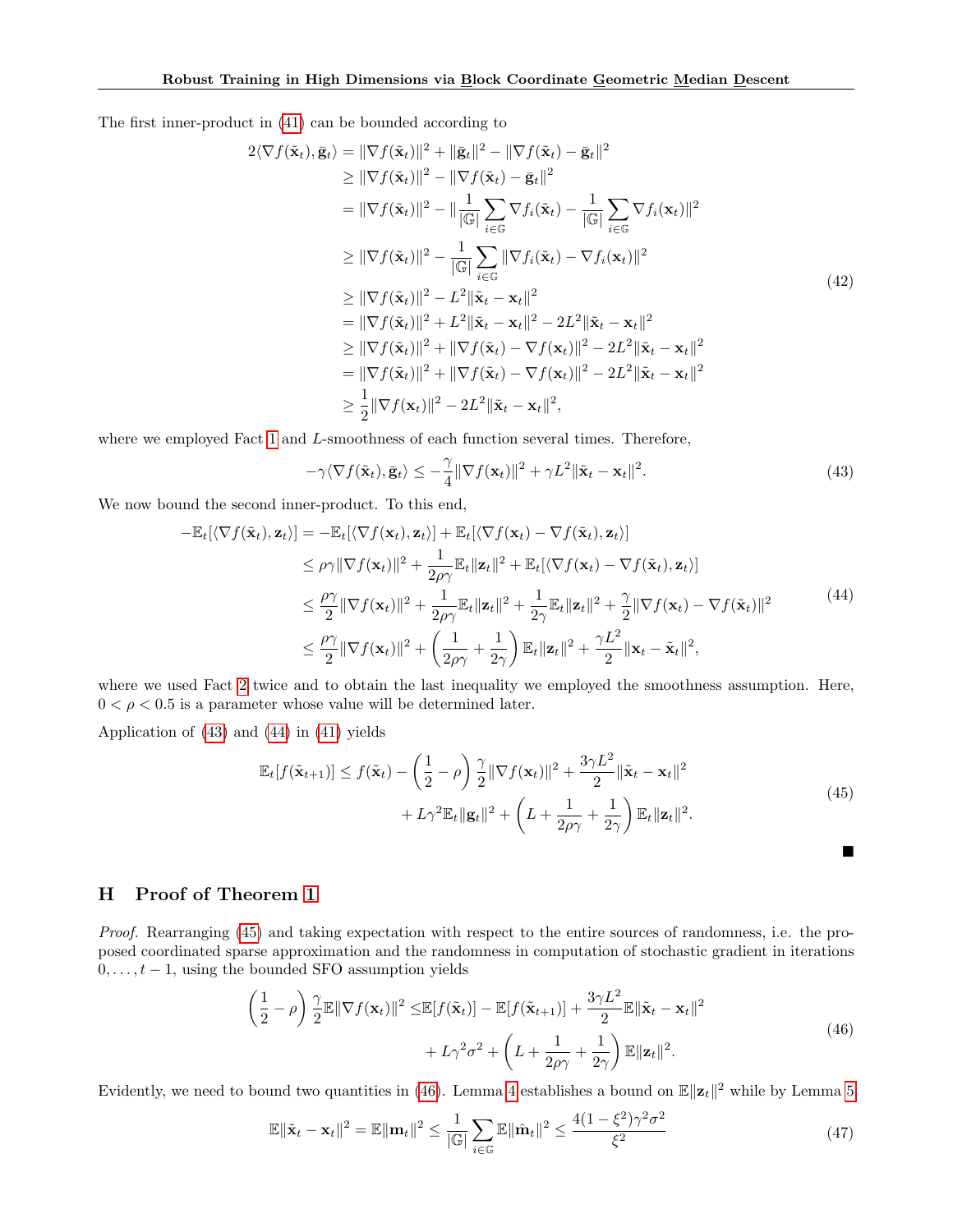using Lemma [3](#page-6-2) we get :

<span id="page-22-0"></span>
$$
\left(\frac{1}{2} - \rho\right) \frac{\gamma}{2} \mathbb{E} \|\nabla f(\mathbf{x}_t)\|^2 \le \mathbb{E}[f(\tilde{\mathbf{x}}_t)] - \mathbb{E}[f(\tilde{\mathbf{x}}_{t+1})] + L\gamma^2 \sigma^2 \n+ \frac{6\gamma L^2 (1 - \xi^2)\gamma^2 \sigma^2}{\xi^2} \n+ \left(L + \frac{1}{2\rho\gamma} + \frac{1}{2\gamma}\right) \frac{96\gamma^2 \sigma^2}{(1 - \alpha)^2} \left[1 + \frac{4(1 - \xi^2)}{\xi^2}\right] \n+ \left(L + \frac{1}{2\rho\gamma} + \frac{1}{2\gamma}\right) \frac{2\epsilon^2}{|\mathbb{G}|^2 (1 - \alpha)^2}.
$$
\n(48)

Finally, letting  $\rho = 1/4$  and  $\gamma = \frac{1}{2L}$  we obtain the stated result by averaging [\(48\)](#page-22-0) over time and noting  $f^* \leq \mathbb{E}[f(\tilde{\mathbf{x}}_T)]$  and  $f(\tilde{\mathbf{x}}_0) = f(\mathbf{x}_0)$ .

## I Proof of Theorem [2](#page-5-1)

Recall [\(46\)](#page-21-3) in the proof of Theorem [1.](#page-5-0) Let  $a_t := \mathbb{E}[f(\tilde{\mathbf{x}}_t)] - f^* \geq 0$ . Using Assumption [3](#page-5-3) to bound the gradient terms in [\(46\)](#page-21-3) yields

<span id="page-22-2"></span>
$$
a_{t+1} \le a_t - \left(\frac{1}{2} - \rho\right) \gamma \mu \mathbb{E}[f(\mathbf{x}_t) - f^*] + \frac{3\gamma L^2}{2} \mathbb{E} \|\tilde{\mathbf{x}}_t - \mathbf{x}_t\|^2
$$
  
+  $L\gamma^2 \sigma^2 + \left(L + \frac{1}{2\rho\gamma} + \frac{1}{2\gamma}\right) \mathbb{E} \|\mathbf{z}_t\|^2.$  (49)

The above result is not sufficient to complete the proof since  $a_t$  is with respect to the virtual sequence. This difficulty, which is addressed for the first time in this paper, has been the main challenge in the proof of convergence of error compensated schemes with biased gradient compression under PLC. To deal with this burden, we revisit [\(41\)](#page-20-3) to establish an alternative bound. Specifically, we to bound the first inner-product in [\(41\)](#page-20-3) we instead establish

$$
-\gamma \langle \nabla f(\tilde{\mathbf{x}}_t), \bar{\mathbf{g}}_t \rangle = -\gamma \langle \nabla f(\tilde{\mathbf{x}}_t), \nabla f(\tilde{\mathbf{x}}_t) \rangle + \gamma \langle \nabla f(\tilde{\mathbf{x}}_t), \nabla f(\tilde{\mathbf{x}}_t) - \bar{\mathbf{g}}_t \rangle
$$
  
\n
$$
\leq -\gamma \|\nabla f(\tilde{\mathbf{x}}_t)\|^2 + \frac{\gamma \rho_1}{2} \|\nabla f(\tilde{\mathbf{x}}_t)\|^2 + \frac{\gamma}{2\rho} \|\nabla f(\tilde{\mathbf{x}}_t) - \bar{\mathbf{g}}_t\|^2
$$
  
\n
$$
= -\gamma (1 - \frac{\rho_1}{2}) \|\nabla f(\tilde{\mathbf{x}}_t)\|^2 + \frac{\gamma}{2\rho_1} \|\nabla f(\tilde{\mathbf{x}}_t) - \bar{\mathbf{g}}_t\|^2
$$
\n(50)

where we used Fact [2](#page-18-1) with parameter  $\rho_1 > 0$  which will be determined later. Recall that by smoothness

$$
\|\nabla f(\tilde{\mathbf{x}}_t) - \bar{\mathbf{g}}_t\|^2 \le L^2 \|\tilde{\mathbf{x}}_t - \mathbf{x}_t\|^2. \tag{51}
$$

We now derive a bound for the second inner-product in  $(41)$ . To do so, an application of Fact [2](#page-18-1) yields

$$
-\mathbb{E}_{t}[\langle \nabla f(\tilde{\mathbf{x}}_{t}), \mathbf{z}_{t} \rangle] \leq \frac{\rho_2 \gamma}{2} \|\nabla f(\tilde{\mathbf{x}}_{t})\|^2 + \frac{1}{2\gamma \rho_2} \mathbb{E}_{t} \|\mathbf{z}_{t}\|^2.
$$
 (52)

Therefore, in light of these new bounds we obtain

$$
\mathbb{E}_{t}[f(\tilde{\mathbf{x}}_{t+1})] \le f(\tilde{\mathbf{x}}_{t}) - \gamma \left(1 - \frac{\rho_1 + \rho_2}{2}\right) \|\nabla f(\tilde{\mathbf{x}}_{t})\|^2 + L\gamma^2 \mathbb{E}_{t} \|\mathbf{g}_{t}\|^2 + \left(L + \frac{1}{2\gamma \rho_2}\right) \mathbb{E}_{t} \|\mathbf{z}_{t}\|^2 + \frac{\gamma L^2}{2\rho_1} \|\tilde{\mathbf{x}}_{t} - \mathbf{x}_{t}\|^2.
$$
\n(53)

Subtracting  $f^*$  and taking expectation with respect to the entire sources of randomness yields

<span id="page-22-1"></span>
$$
\mathbb{E}[f(\tilde{\mathbf{x}}_{t+1})] - f^* \leq \mathbb{E}[f(\tilde{\mathbf{x}}_t)] - f^* - \gamma \left(1 - \frac{\rho_1 + \rho_2}{2}\right) \mathbb{E} \|\nabla f(\tilde{\mathbf{x}}_t)\|^2 + L\gamma^2 \sigma^2
$$
  
+ 
$$
\left(L + \frac{1}{2\gamma \rho_2}\right) \mathbb{E} \|\mathbf{z}_t\|^2 + \frac{\gamma L^2}{2\rho_1} \mathbb{E} \|\tilde{\mathbf{x}}_t - \mathbf{x}_t\|^2.
$$
 (54)